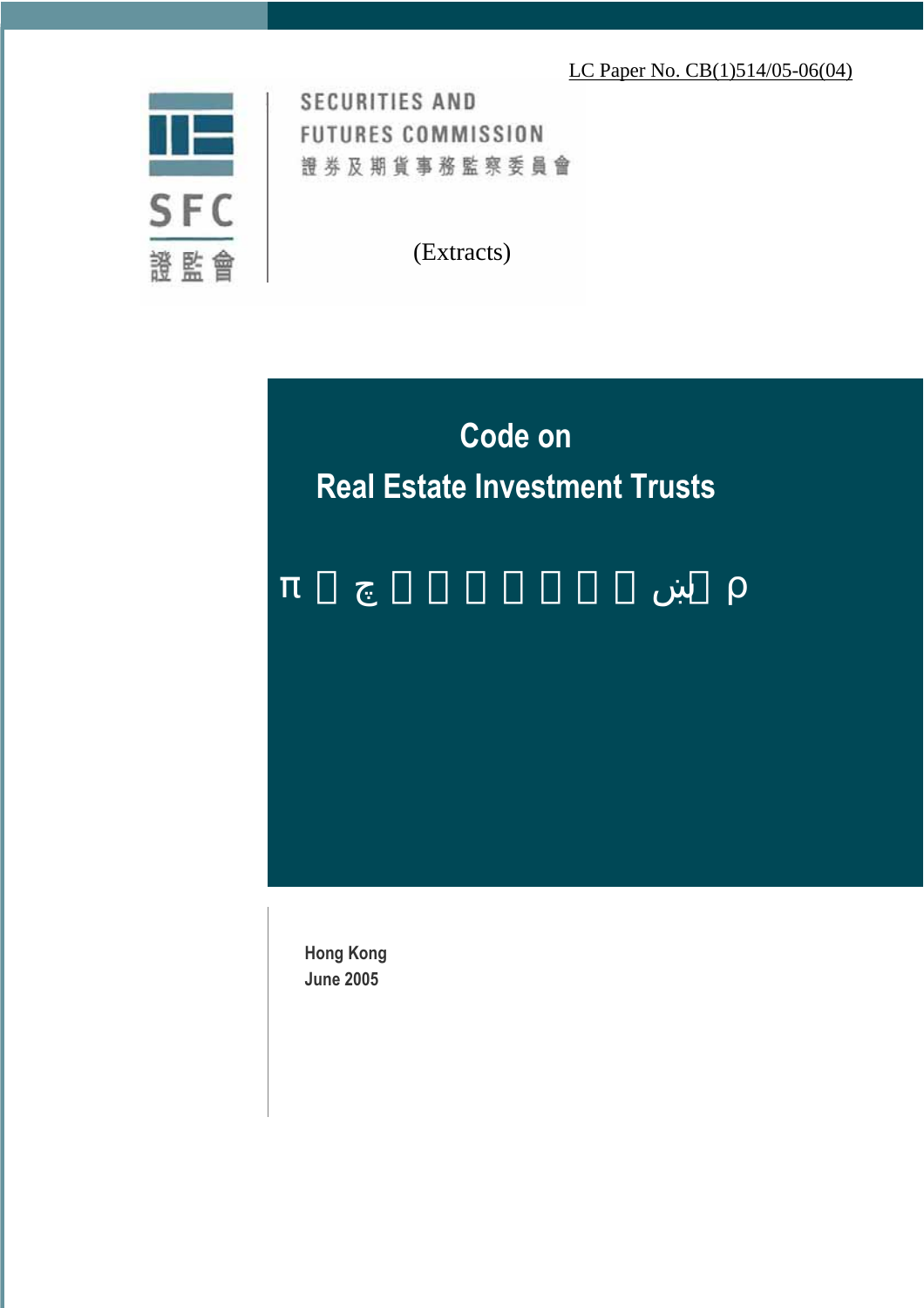©Securities & Futures Commission First published August 2003

Published by **Securities and Futures Commission**  8th Floor, Chater House 8 Connaught Road Central Hong Kong Tel: 2840-9222 Fax: 2521-7836 E-mail: enquiry@sfc.hk Website: http://www.sfc.hk Electronic Investor Resources Centre web site: http://www.eirc.hk

All rights reserved. No part of this publication may be reproduced, stored in a retrieval system, or transmitted, in any form or by any means, electronic, mechanical, photocopying, recording or otherwise, without the prior written permission of the publisher.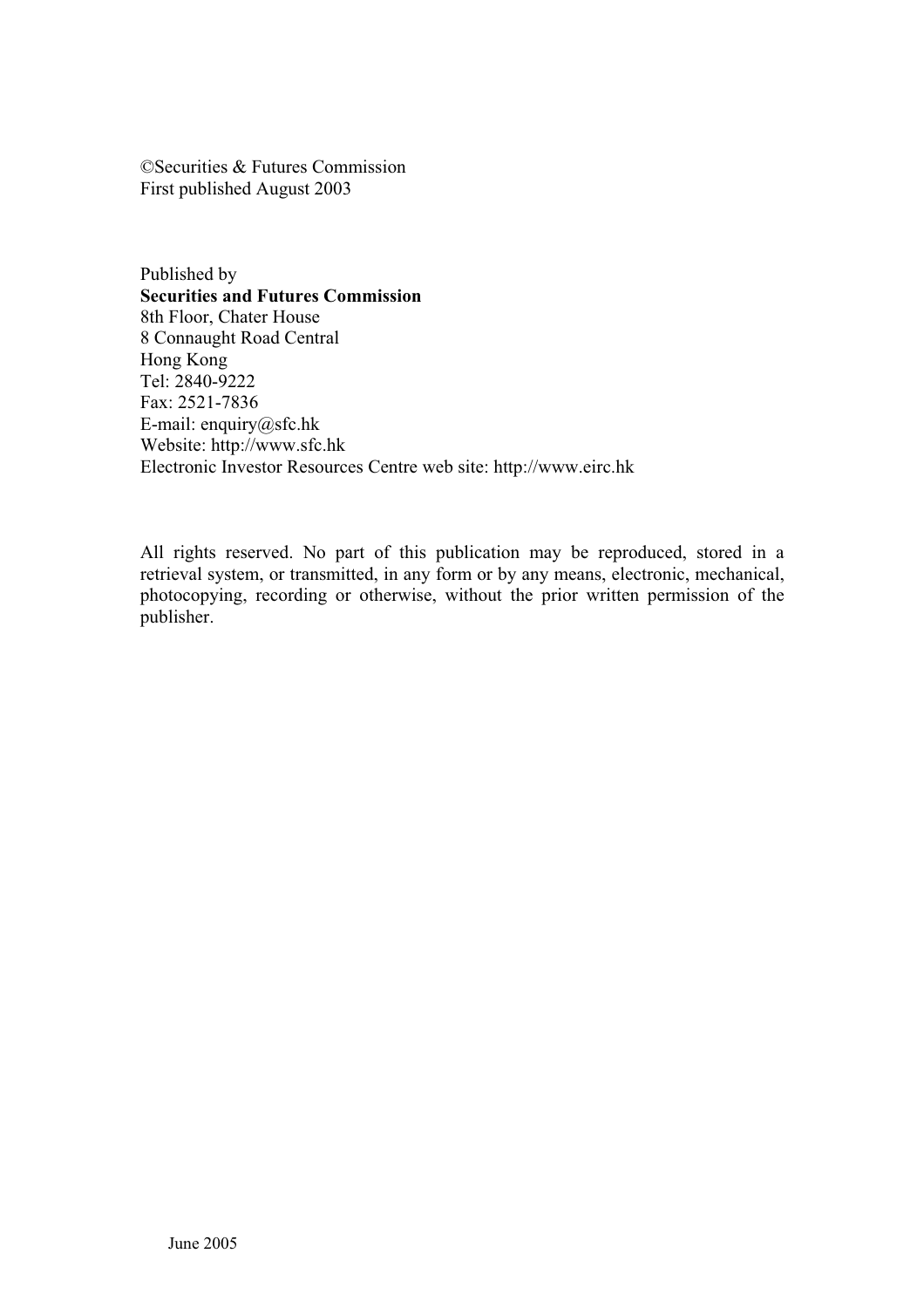# Code on Real Estate Investment Trusts ("REITs")

# **Table of Contents**

| Chapter 1:                                                                        |  |
|-----------------------------------------------------------------------------------|--|
| Chapter 2:                                                                        |  |
| Chapter 3:                                                                        |  |
|                                                                                   |  |
| Management Company, Auditor, Listing Agent and Financial Adviser 14<br>Chapter 5: |  |
|                                                                                   |  |
| Chapter 7:                                                                        |  |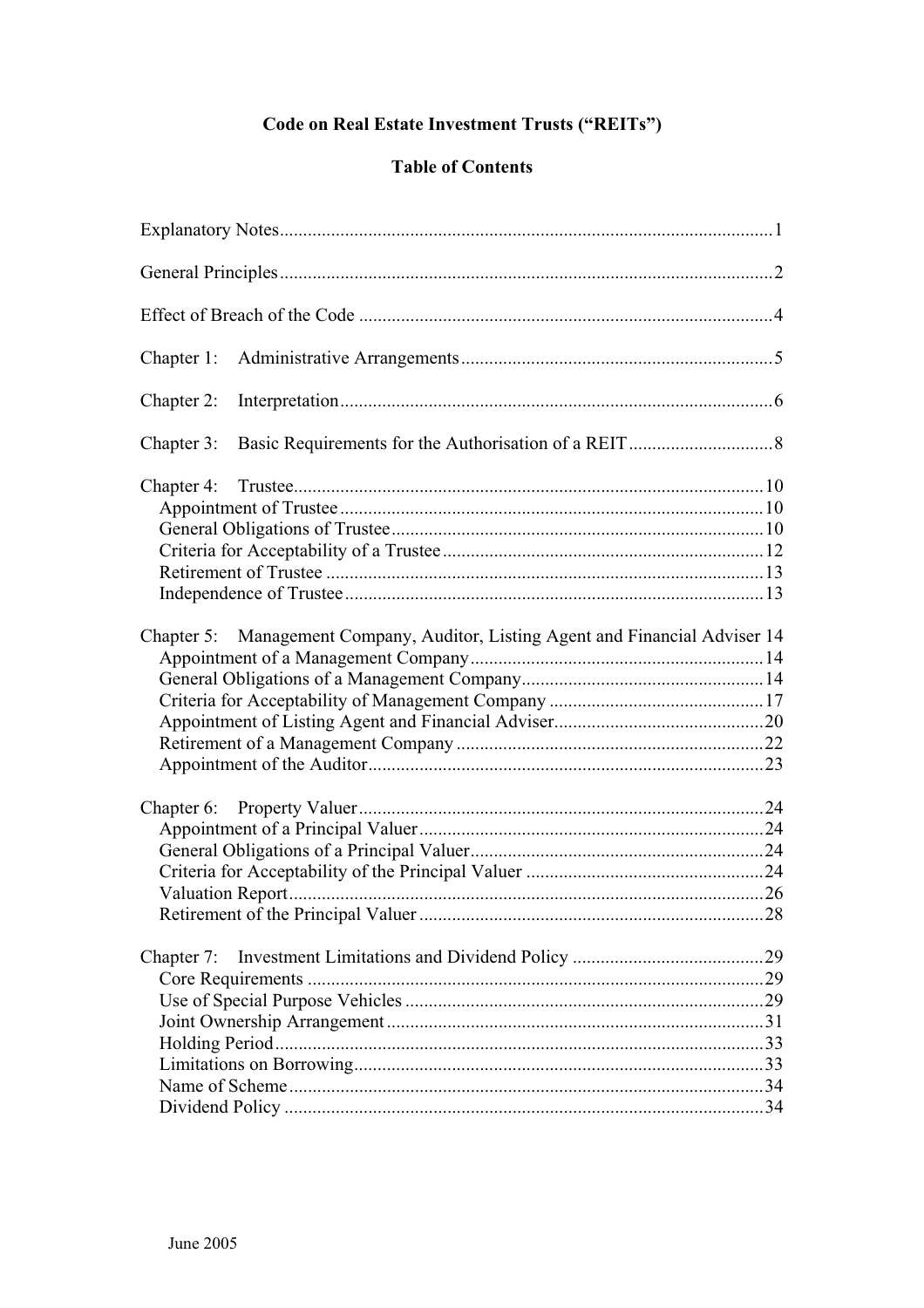| Appendix A                                                               |  |
|--------------------------------------------------------------------------|--|
|                                                                          |  |
| Appendix B                                                               |  |
|                                                                          |  |
|                                                                          |  |
| Appendix C                                                               |  |
|                                                                          |  |
| Appendix D                                                               |  |
|                                                                          |  |
|                                                                          |  |
| Appendix E                                                               |  |
| Contents of Financial Statements for Liquidation or Merger of Schemes 85 |  |
|                                                                          |  |
| Appendix F                                                               |  |
|                                                                          |  |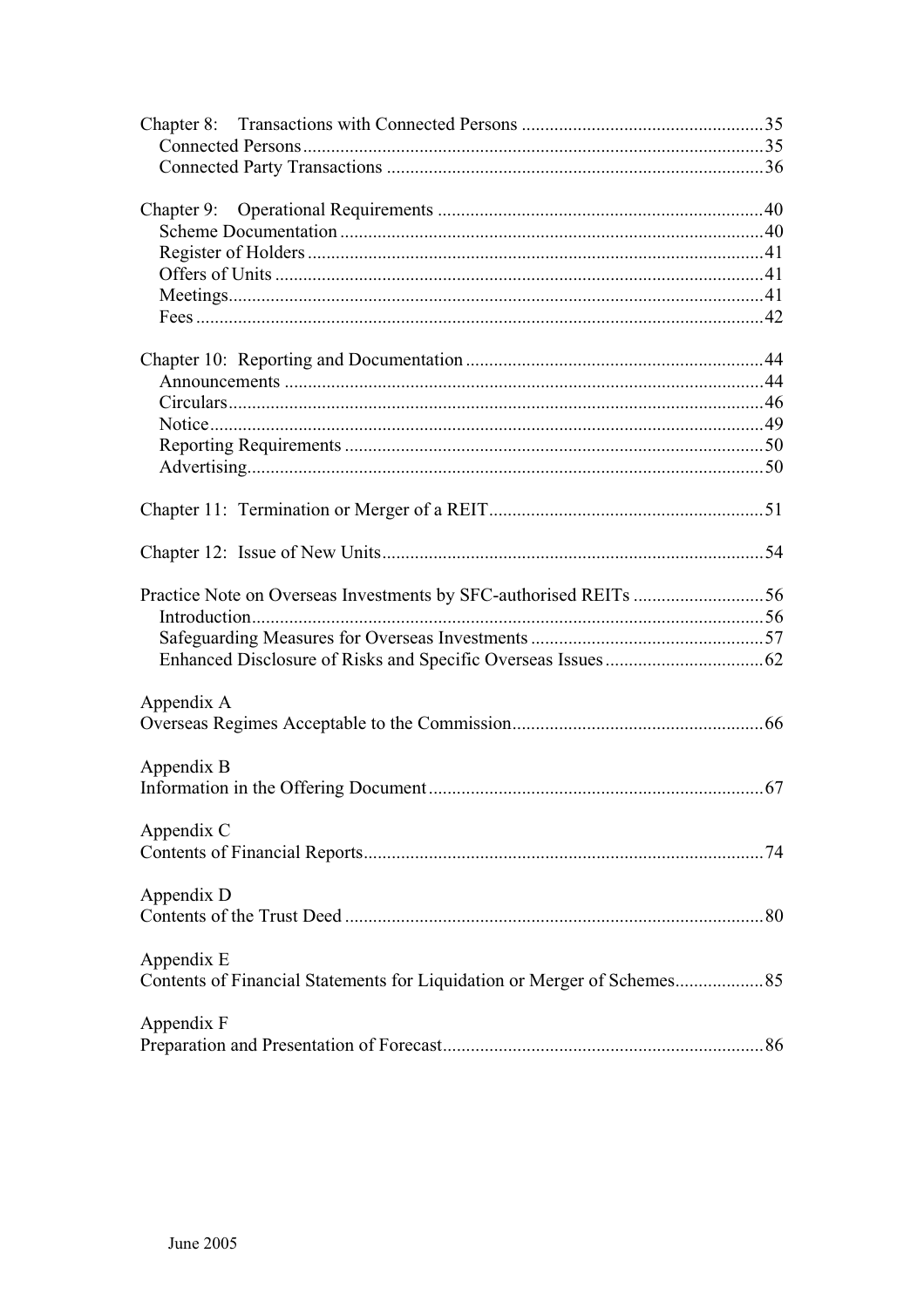# **Authorisation of REITs and its General Principles**

#### **Explanatory Notes**

The Securities and Futures Commission ("Commission") is empowered under section 104(1) of the Securities and Futures Ordinance (Cap. 571) ("SFO") to authorise collective investment schemes, subject to such conditions as it considers appropriate.

This Code on Real Estate Investment Trusts together with the Practice Note(s) issued from time to time ("Code") establish guidelines for the authorisation of a collective investment scheme which is a real estate investment trust ("REIT").

The Commission is empowered under section 105(1) of the SFO to authorise the issue of an advertisement or invitation to the public in Hong Kong to invest in a collective investment scheme, subject to such conditions as the Commission considers appropriate.

The Commission may at any time review its authorisation of a REIT, or of an advertisement or invitation relating thereto, and may modify, add to or withdraw any of the conditions of such authorisation, or revoke the authorisation, as it considers appropriate.

The issue of a false or misleading advertisement or an invitation to the public in Hong Kong to invest in an unauthorised collective investment scheme may amount to an offence under section 103(1) of the SFO.

This Code does not have the force of law and shall not be interpreted in a way that will override the provision of any law.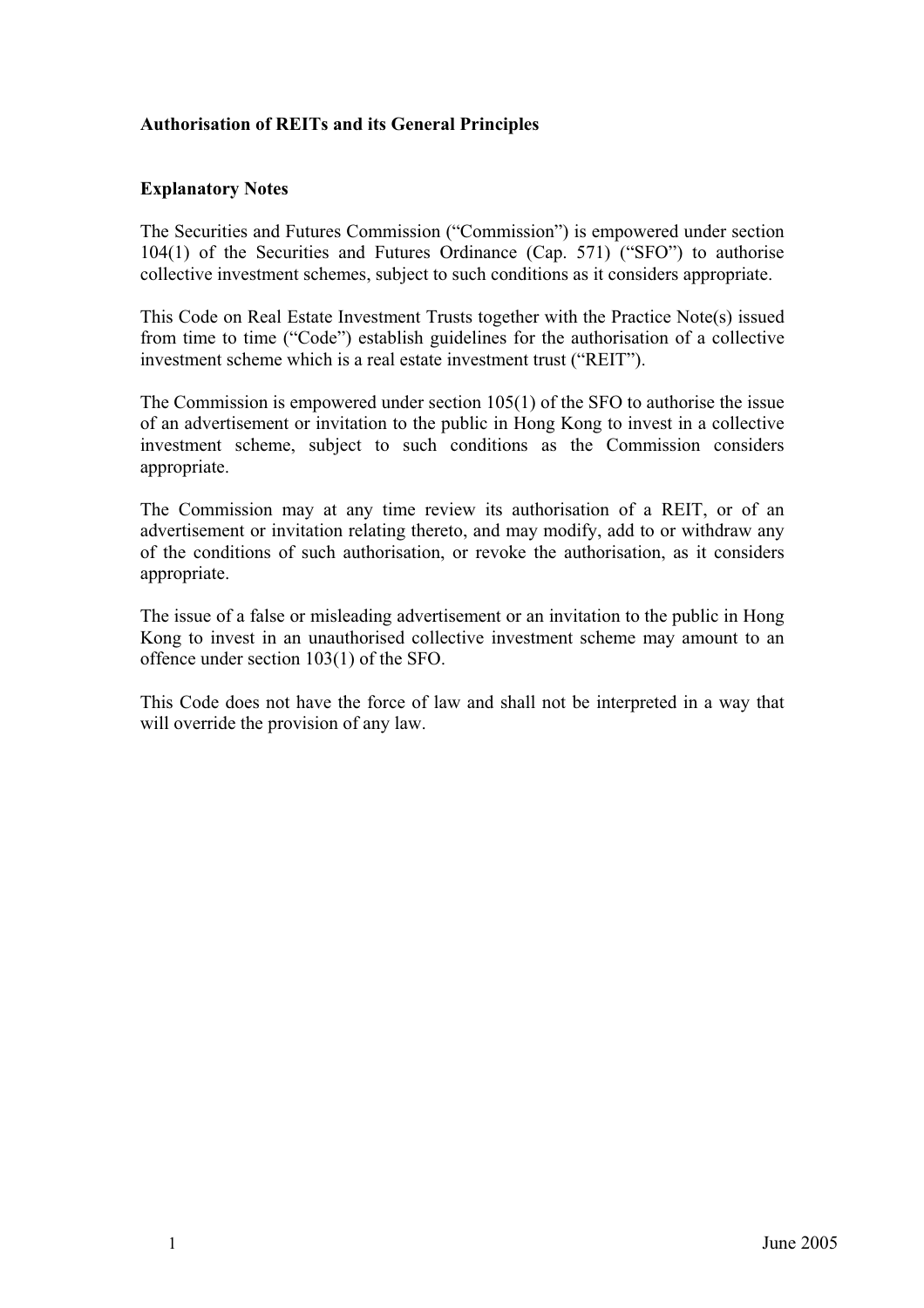# **General Principles**

The Commission has modelled the Code on principles developed by the International Organization of Securities Commissions and other principles that the Commission believes to be fundamental for the proper regulation of REITs. The management company, the trustee and their agents or delegates are expected to comply with the spirit of these principles in managing or administering any matters relating to the operation of a REIT.

# **GP1. Clarity of legal form and ownership structure**

The assets of a REIT shall be held in a trust and segregated from the assets of its trustee, its management company, its related entities, other collective investment schemes and any other entity.

### **GP2. Effective oversight by trustee**

The trustee shall be functionally independent of the management company of a REIT and shall act in the best interests of holders in maintaining the legal integrity of the assets of the REIT. The trustee shall ensure that it discharges its duties with diligence and prudence.

### **GP3. Eligible management company**

The management company of a REIT shall satisfy the Commission that it possesses the human, technical and financial resources to effectively and responsibly discharge its functions in relation to the REIT, including carrying out its stated investment policy. In this aspect, the management company shall observe high standards of integrity, market conduct, fair dealing and corporate governance. Further, the management company shall not exceed the powers conferred upon it by the constitutive documents of the REIT.

# **GP4. Delegation of management functions**

A REIT management company shall perform all the key functions in relation to the management of the REIT. No management function shall be delegated unless the management company can properly monitor and ensure proper performance by the delegate. Notwithstanding that certain subsidiary functions can be delegated to a third party, the management company remains fully liable to the REIT's holders and trustee for the proper performance thereof. The management company shall ensure that a delegate remains competent to undertake the function in question. The legal relationship between the management company and a delegate shall be unambiguous.

#### **GP5. Compliance with relevant requirements**

The management company of the REIT shall satisfy the Commission that sufficient systems, controls and procedures are in place to ensure that all applicable regulatory and other legal requirements are complied with. The management company and the trustee of a REIT shall bear ultimate responsibility in ensuring compliance with this Code and they shall deal with the Commission in an open and co-operative manner.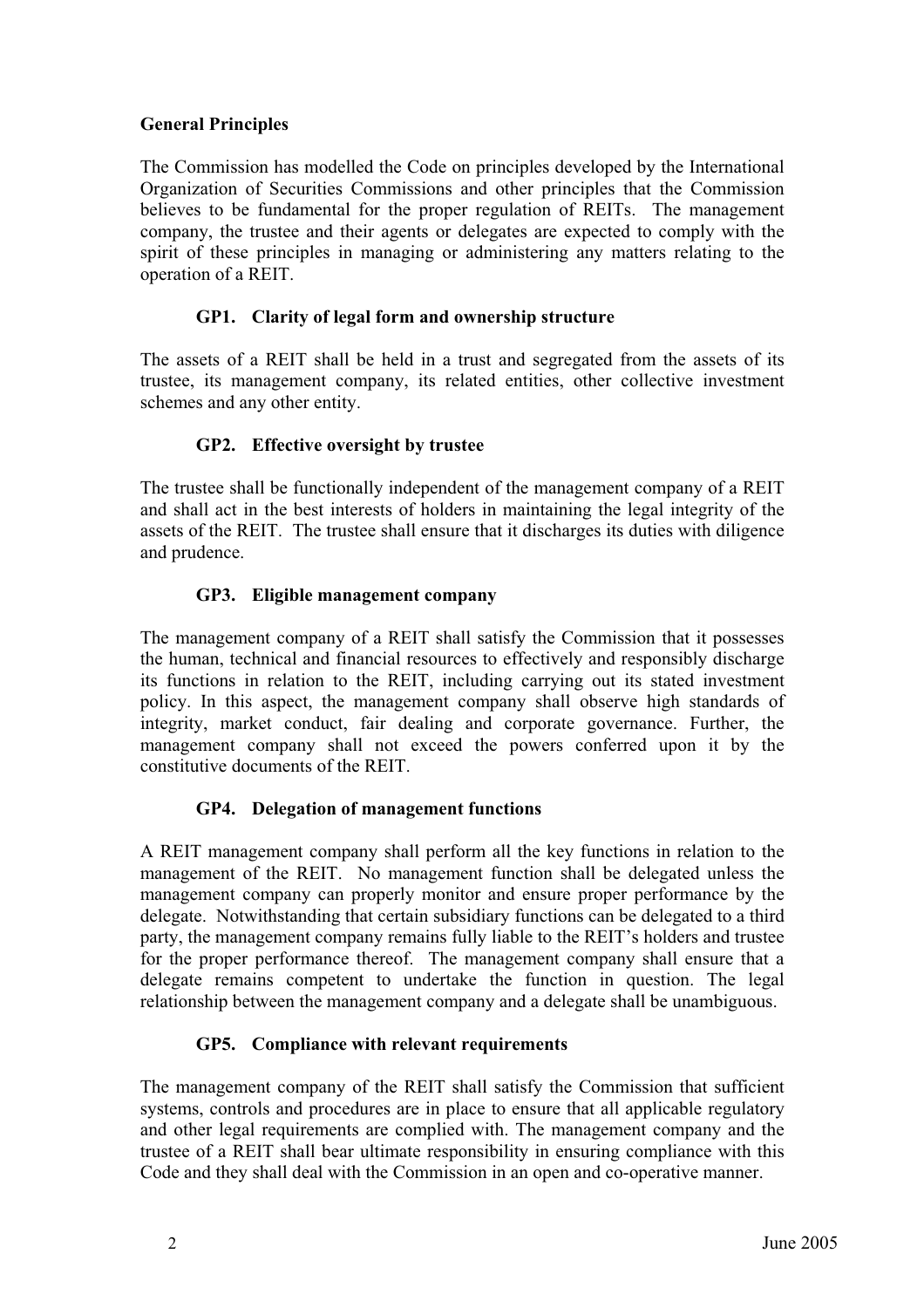#### **GP6. Good governance and avoidance of conflicts of interest**

The management company shall act in the best interests of the REIT's holders, to whom it owes a fiduciary duty. Transactions entered into by the management company for the REIT shall be at arm's length and on normal commercial terms. The management company shall ensure that procedures are in place to ensure that its staff do not enter into transactions for the REIT which may compromise the interests of the REIT's holders. Unless otherwise specified in this Code, transactions involving connected parties to the scheme shall be subject to holders' approval, and those holders having a material interest in the transactions which is different from the interests of all other unit-holders, shall abstain from voting.

The management company shall adhere to and uphold good corporate governance principles and best industry standards for all activities and transactions conducted in relation to the REIT and any matters arising out of its listing or trading on any stock exchange. The trustee, management company, property valuer and any other delegates of the scheme shall observe the best governance standards.

### **GP7. Valuation of the scheme**

The management company shall ensure that the assets of a REIT are regularly valued in good faith according to market practice and in accordance with procedures that are approved by the Commission, and prepared in accordance with accepted accounting principles.

# **GP8. Investment and borrowing limitations**

There shall be investment restrictions and borrowing limitations that take into account the investment objectives, risk profile and liquidity required for a REIT. Such restrictions and limitations shall be disclosed clearly in the offering document of the **REIT.** 

#### **GP9. Management fees and investor rights**

Management fees shall be disclosed clearly in the offering document. A REIT shall ensure that holders are able to participate in significant decisions concerning the REIT and are treated fairly and equitably. Any material change in the REIT's activities shall not unfairly prejudice the rights of the holders.

#### **GP10. Marketing and disclosure**

Potential investors and current holders in a REIT shall be provided with full, accurate and timely information regarding the REIT in order to enable them to fully understand the investment and risk profile of the REIT and to help them make informed investment decisions. All transactions, appointments or activities that could create a conflict of interest or be perceived to create such a conflict should be disclosed to investors and holders. Advertising shall not contain information which is false or misleading nor be presented in a deceptive manner.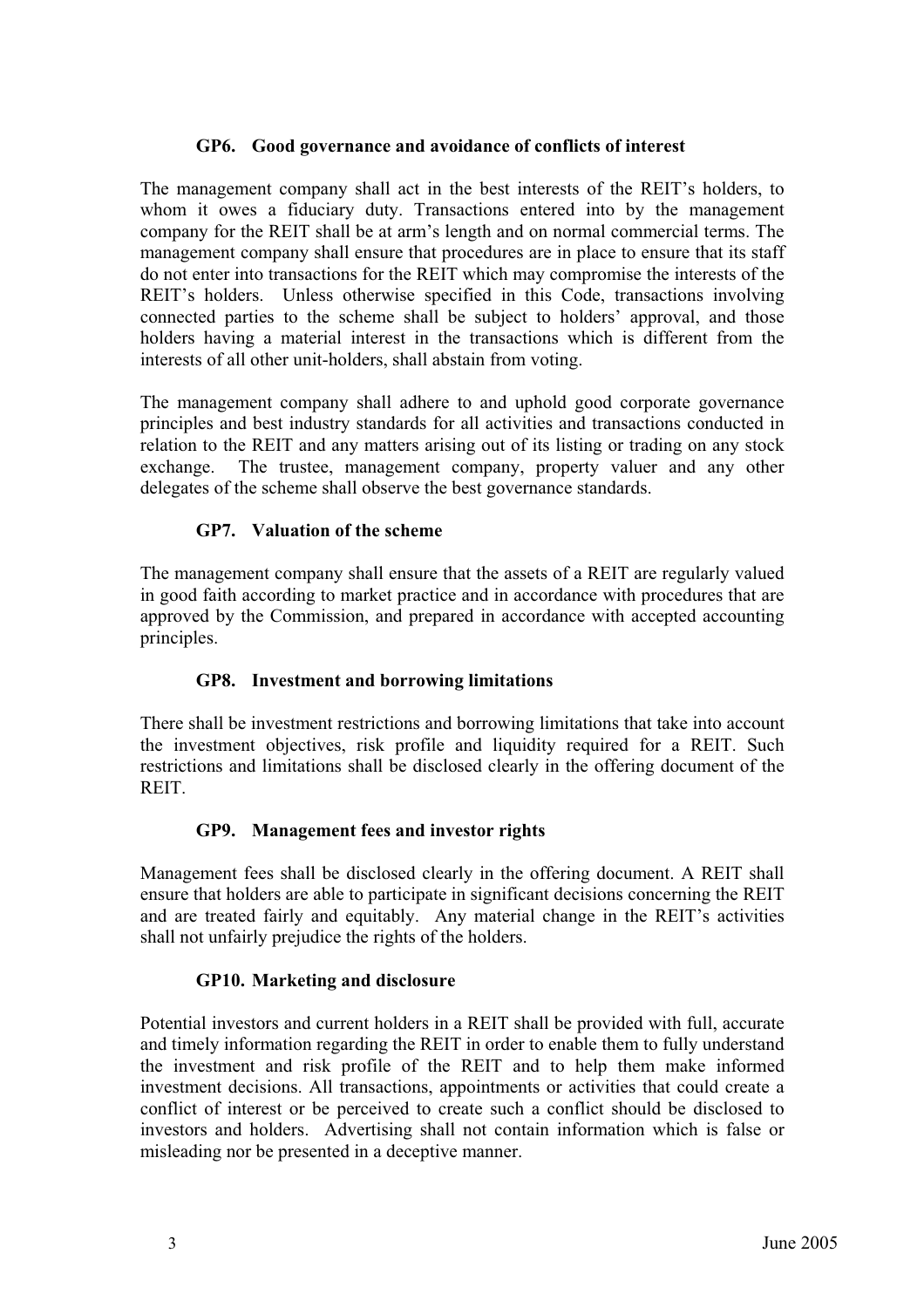# **Effect of Breach of the Code**

Failure by any person to comply with any applicable provision of the Code

- (a) shall not by itself render the person liable to any judicial or other proceedings, but in any proceedings under the SFO before any court, the Code shall be admissible in evidence, and if any provision set out in the Code appears to the court to be relevant to any question arising in the proceedings, it shall be taken into account in determining the question; and
- (b) may cause the Commission to consider whether such failure adversely reflects on the person's fitness and properness and the suitability of the REIT to remain authorised.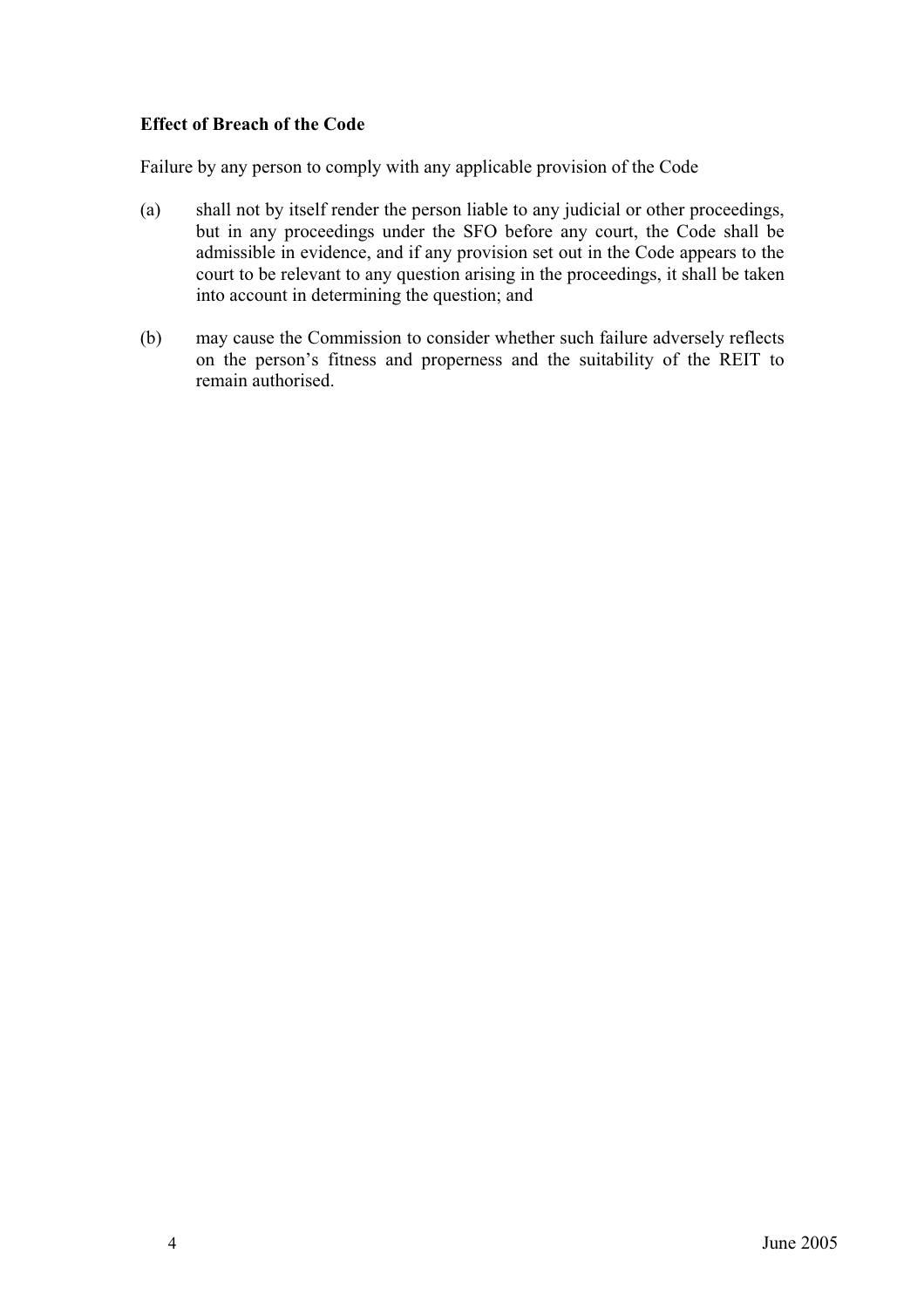#### **Chapter 8: Transactions with Connected Persons**

#### **Connected Persons**

- 8.1 Connected persons to the scheme include:
	- (a) the management company of the scheme;
	- (b) the Principal Valuer of the scheme;
	- (c) the trustee of the scheme;
	- (d) a significant holder;
		- *Notes: (1) A holder is a significant holder if it holds 10% or more of the outstanding units of the scheme.* 
			- *(2) The following holdings will be deemed holdings of a holder:*
				- *(i) holdings of the associate of the holder who is an individual; or*
				- *(ii) holdings of the director, senior executive, officer, controlling entity, holding company, subsidiary or associated company of the holder if the holder is an entity.*
	- (e) a director, senior executive or an officer of any of the entities in 8.1  $(a)$ ,  $(b)$ ,  $(c)$  or  $(d)$  above;
	- (f) an associate of the persons in 8.1(d) or 8.1(e); and
	- (g) a controlling entity, holding company, subsidiary or associated company of any of the entities in 8.1 (a) to (d).
- 8.2 The following shall be disclosed in the scheme's offering document, semiannual reports, annual reports and circulars in relation to connected party transactions:
	- (a) beneficial interests, and any changes thereof, of the connected persons in the scheme; and
	- (b) any potential conflicts of interests involving the connected persons and the measures implemented to address such conflicts.
- 8.3 Where any of the connected persons as described in 8.1 has an interest in a business ("related business") which competes or is likely to compete, either directly or indirectly, with the scheme's activities, the offering document shall prominently disclose the following: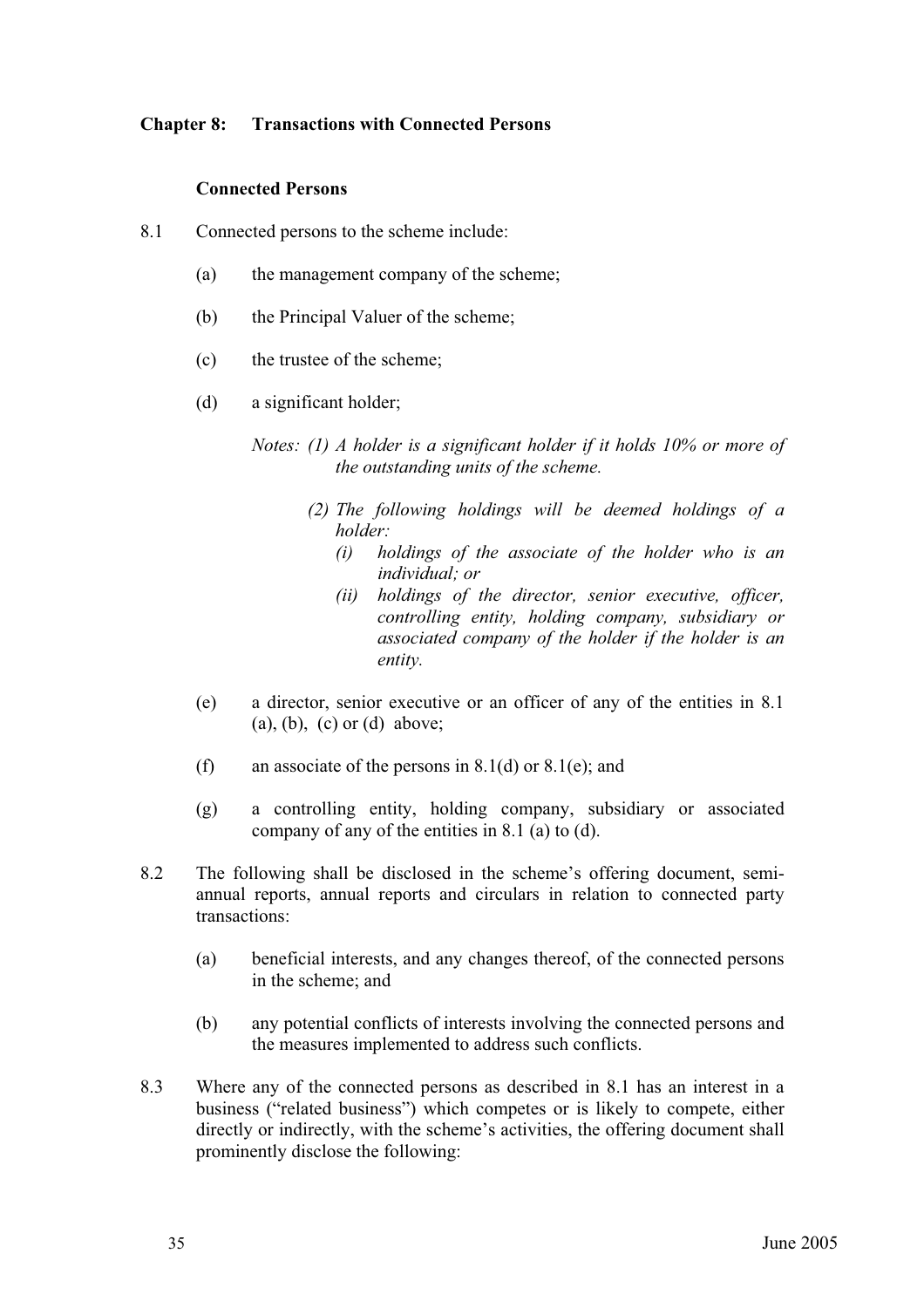- (a) a description of the related business of the connected person and its management, to enable investors to assess the nature, scope and size of such business, with an explanation as to how such business may compete with the scheme;
- (b) where applicable, a statement from the relevant connected person that it is capable of performing, and shall perform, its duty in relation to the scheme independently of its related business and in the best interests of the scheme and its holders; and
- (c) a statement as to whether the scheme may acquire any of the related business or assets of the connected person in the future, together with the time frame during which such acquisition will take place or no such acquisition is intended. If there is any change in such information after the scheme is authorised, the management company shall announce it by way of a press announcement as soon as the management company or the trustee becomes aware of such change.
- *Note: Where the management company manages any schemes other than the scheme, the management company shall prominently disclose in the offering document and in the next published semi-annual or annual report, the same matters as set out in (a), (b) and (c) as if each of the other schemes were a related business of the management company.*
- 8.4 Where any of the connected persons as described in 8.1 has for the purpose of the establishment of the scheme, agreed to sell real estate to the scheme, the offering document shall prominently disclose the following:
	- (a) a valuation report of the real estate that the connected person has agreed to sell; and
	- (b) the price to be paid by the scheme for the subject real estate and other terms of the transaction.

# **Connected Party Transactions**

#### *Categories of Transactions*

- 8.5 For the purpose of this Code, a connected party transaction is any transaction between the scheme and any of the persons described in 8.1 or any transaction falling within 8.6.
- 8.6 If the management company manages more than one scheme and a transaction involves two or more of the schemes managed by the management company, transactions between these schemes shall be deemed connected party transactions for each of the schemes involved in the transactions.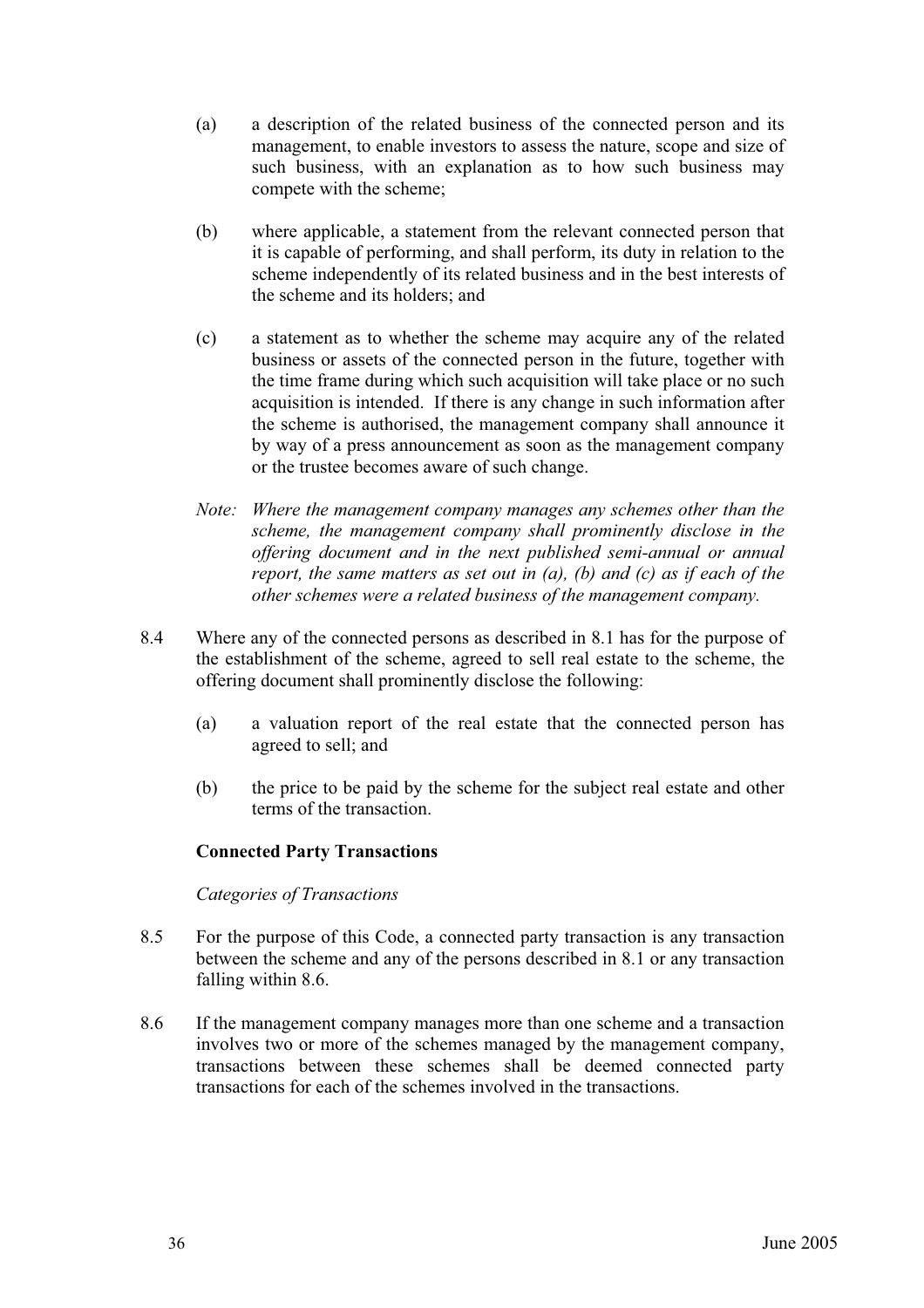- 8.7 All transactions carried out by or on behalf of the scheme shall be:
	- (a) carried out at arm's length;
		- *Note: The management company shall ensure that all transactions are carried out in an open and transparent manner. Where circumstances permit, transactions shall be carried out by way of open tender or competitive bidding by auction.*
	- (b) valued, in relation to a property transaction, by an independent valuer that meets the requirements of Chapter 6;
	- (c) consistent with the investment objectives and strategy of the scheme;
	- (d) in the best interests of holders; and
	- (e) properly disclosed to holders.
- 8.8 If cash forming part of the scheme's assets is deposited with the trustee, the management company, the Principal Valuer of the scheme or with any other connected persons (being an institution licensed to accept deposits), interest shall be paid on the deposit at a rate not lower than the prevailing commercial rate for a deposit of that size and term. The same principle applies to the scheme's borrowings from the trustee, the management company, the Principal Valuer of the scheme or any other connected persons (being an institution licensed to lend money).
- 8.9 Holders' prior approval is not required for connected party transactions where:
	- (a) the total consideration or value of the transaction is less than 5% of the latest net asset value of the scheme, as disclosed in the latest published audited accounts of the scheme, and adjusted for any subsequent transactions since the publication of such accounts; and
		- *Note: Where more than one transaction is conducted with the same connected person and the value of this single transaction does not exceed the 5% limit, the limit applies to the cumulative value of all the transactions between such person and the scheme during the twelve months preceding the intended transaction.*
	- (b) the scheme has not entered into any other transactions with the same connected person (including its associate, controlling entity, holding company, subsidiary or associated company) during the twelve months preceding the current transaction.

In such case, the management company shall issue an announcement to holders in accordance with 8.14 and Chapter 10.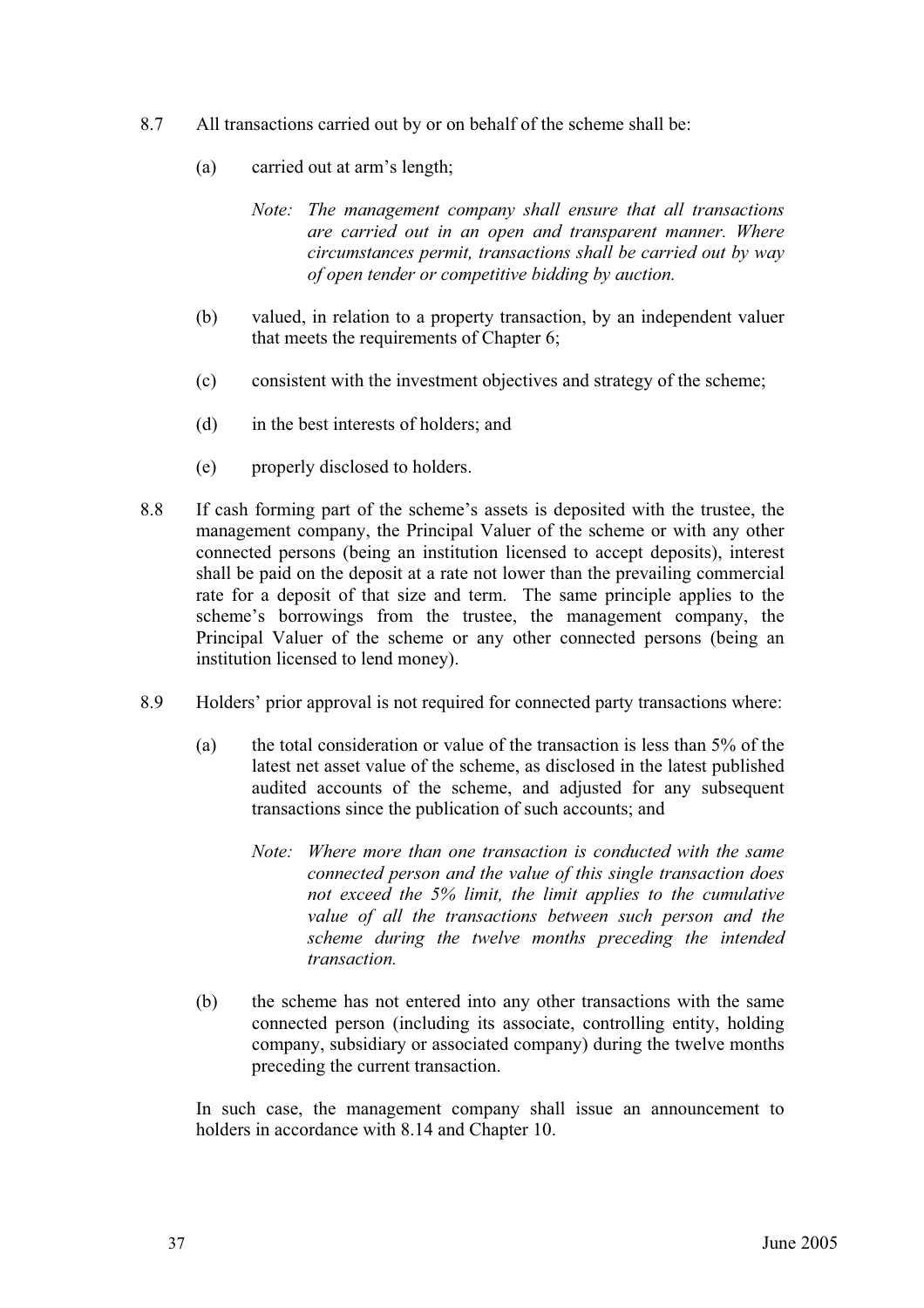- 8.10 Connected party transactions in the nature of services provided relating to the real estate of the scheme in the ordinary and usual course of estate management, such as renovation and maintenance work, shall be contracted on normal commercial terms and subject to the prior approval of the trustee.
	- *Notes: (1) Where the service to be contracted with the connected party is of a stand alone or one-off nature, and the contracted value exceeds 15% of the aggregate value that the scheme committed to spend or has spent on services relating to the real estate of the scheme during the preceding twelve months, prior approval by holders by way of an ordinary resolution passed in a general meeting is required, unless the service to be contracted is procured under a transparent bidding process. The requirements in 8.14 and Chapter 10 with respect to announcement, circular and notice shall be complied with to inform holders of such particulars as the nature and value of the service, the name of the connected person, the date of the general meeting, and the result of the holders' voting.*
		- *(2) Services provided by the management company, the trustee and the Principal Valuer to the scheme as contemplated under the constitutive documents shall not be deemed connected party transactions but particulars of such services (except where any services transaction has a value of not more than HK\$1 million), such as terms and remuneration, shall be disclosed in the next published semi annual report or annual report.*
- 8.11 Holders' prior approval is required for connected party transactions that do not fall within any of the categories in 8.9 or 8.10. Such approval shall be by way of an ordinary resolution passed in a general meeting. An announcement shall be made and a circular and notice shall be issued to holders in accordance with Chapter 10. The general meeting shall be conducted in accordance with 9.9.
	- *Note: An ordinary resolution is required for the approval of a connected party transaction in accordance with 9.9(g). Any holder who has a material interest in the transaction tabled for approval and that interest is different from that of all other holders, shall abstain from voting at the general meeting.*
- 8.12 Neither the management company, its delegates, the Principal Valuer of the scheme nor any other connected persons to the scheme may retain cash or other rebates from a property agent in consideration of referring transactions in scheme property to the property agent. All such amounts received shall be paid to the trustee for the benefit of the scheme.
- 8.13 Except for the management company in discharging their functions under Chapter 5, the scheme shall not engage connected persons as property agents for rendering services to the scheme, including advisory or agency services in property transactions.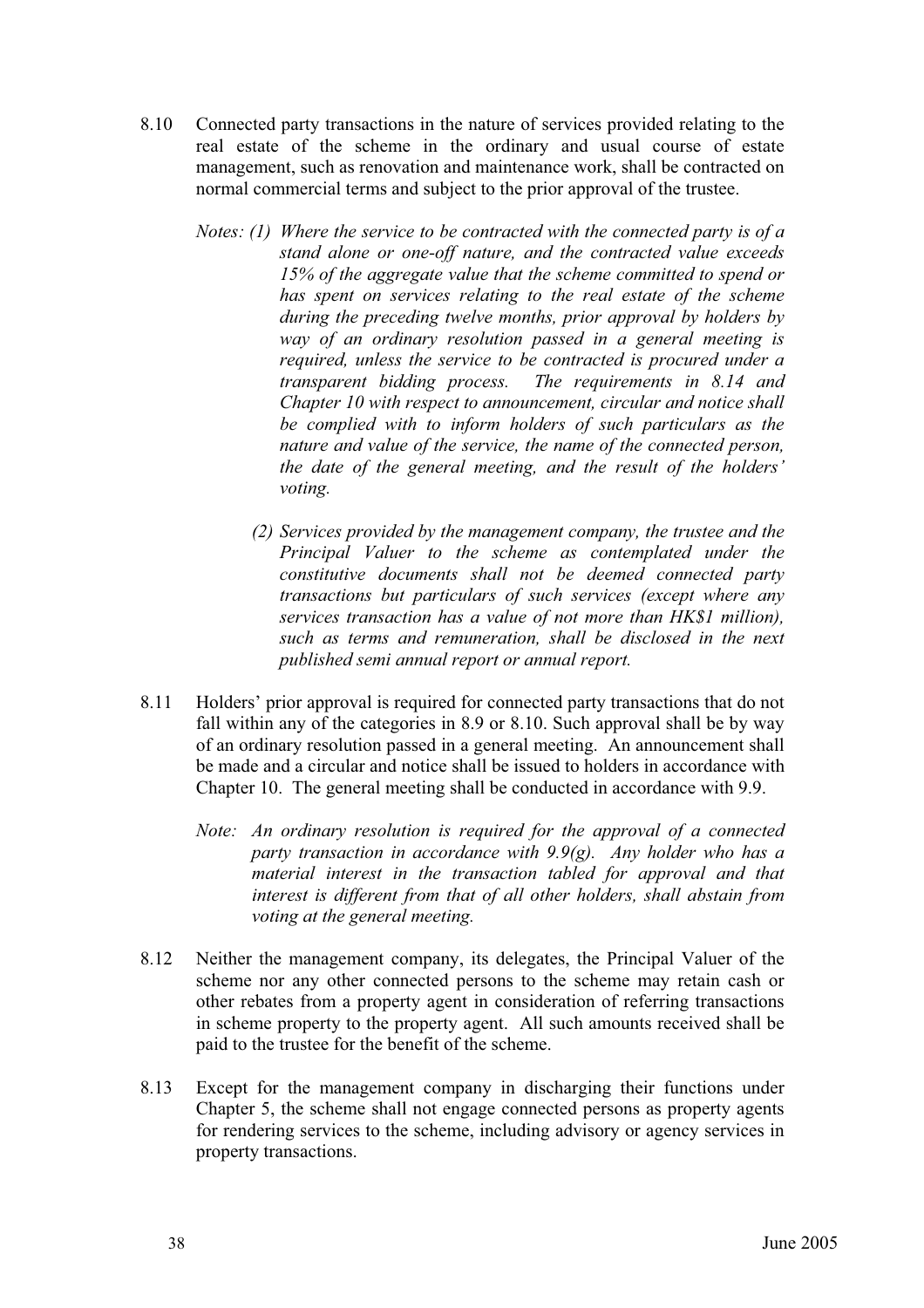#### *Disclosure and Reporting Requirements for Connected Party Transactions*

- 8.14 Announcements shall be made for all connected party transactions. Following the announcements of these connected party transactions, details of the transactions shall be disclosed by way of a circular where a vote by holders is required. Where holders' approval is required, a notice shall be issued to holders providing details of the result of the holders' voting at the general meeting. Subsequently a brief summary of the transactions shall be included in the scheme's next published semi-annual or annual report.
	- *Note: No announcement shall be required for any connected party transaction falling within 8.9 or 8.10 if the value of such transaction does not exceed HK\$1 million.*
- 8.15 Where connected party transactions falling within 8.9 or 8.10 are carried out by the scheme, a summary disclosure of the total value of such transactions, their nature and the identities of the connected parties shall be made in the annual report of the scheme. Where there is no such transaction conducted during the financial year covered by the annual report, an appropriate negative statement to that effect shall be made in the annual report.
- 8.16 For connected party transactions that do not require holders' approval but are considered by the management company to be material, holders shall be initially informed by way of announcement of the brief details of the transactions, and subsequently through disclosure of the particulars of the transactions in the scheme's next published semi-annual report or annual report.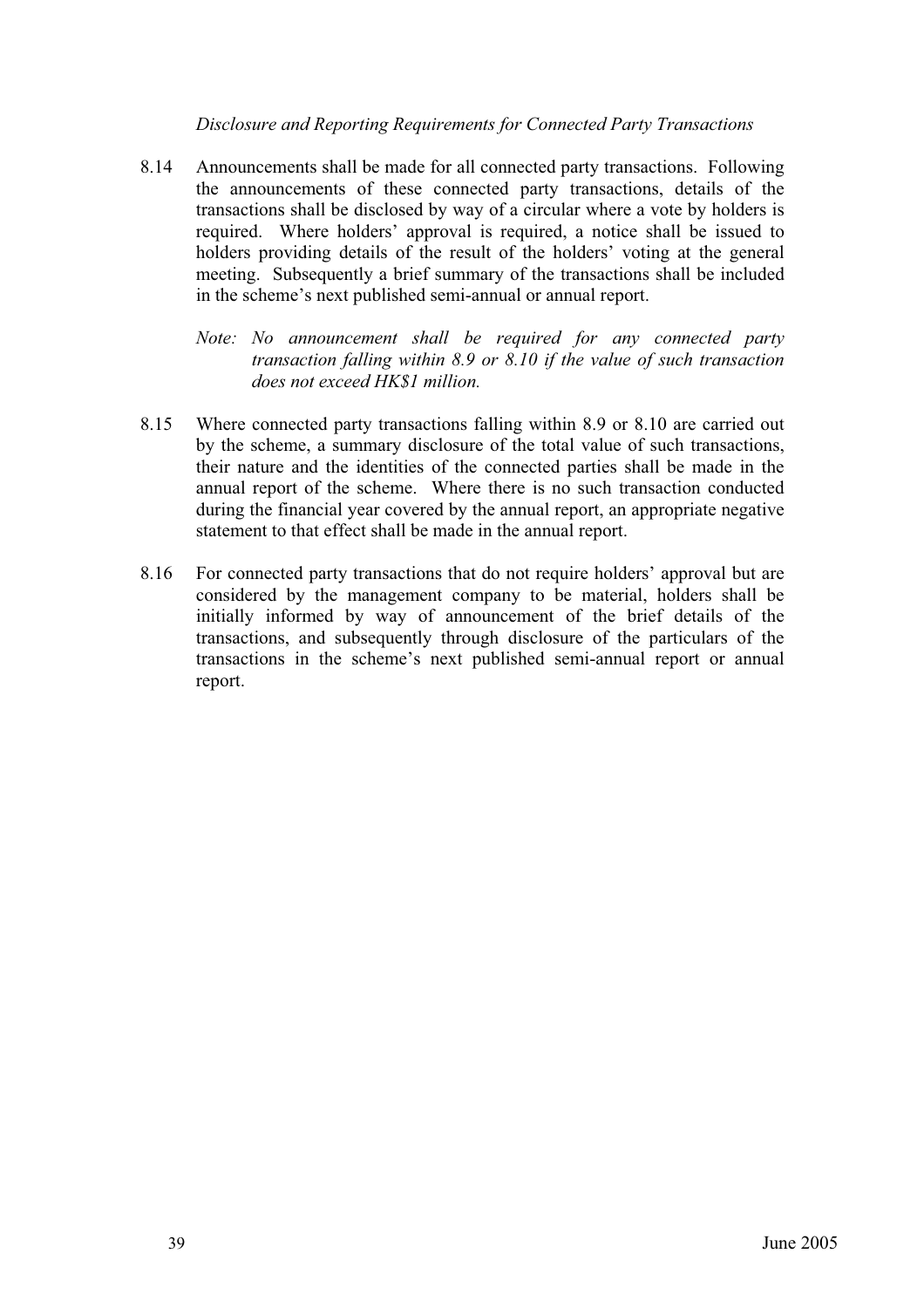### **Chapter 9: Operational Requirements**

#### **Scheme Documentation**

#### *Matters to be Disclosed in Offering Document*

9.1 Authorised schemes shall issue an up-to-date offering document when they offer units to the public, containing information necessary for investors to be able to make an informed judgement of the investment proposed to them, and in particular containing the information set out in Appendix B.

#### *English and Chinese Documentation*

9.2 All the circulars, notices, announcements, offering documents, and valuation report in relation to the scheme shall be provided in the English and Chinese languages.

#### *Inclusion of Performance Data*

- 9.3 The offering document may disclose the rental yield actually achieved by the real estate at the time the valuation report was made.
- 9.4 A forecast of the scheme's dividend yield is permitted only if it is made on reasonable grounds and on condition that:
	- (a) the relevant forecasts are compiled in accordance with the requirements set out in Appendix F, and
	- (b) when results are published relating to the period covered by the forecast dividend yield, the published financial statements shall disclose the relevant figure and account for the discrepancy between the forecast and the actual yield.
	- *Notes: (1) The dividend yield forecast shall only cover a period of up to two years. The second year covered by the forecast shall not exceed the end of the next fiscal year.*
		- *(2) The assumptions pertaining to any forecasts and dividend yield calculation shall be clearly stated.*
		- *(3) There shall be appropriate risk disclosures, including risks that the prospective financial information and the projected yield may not be achieved.*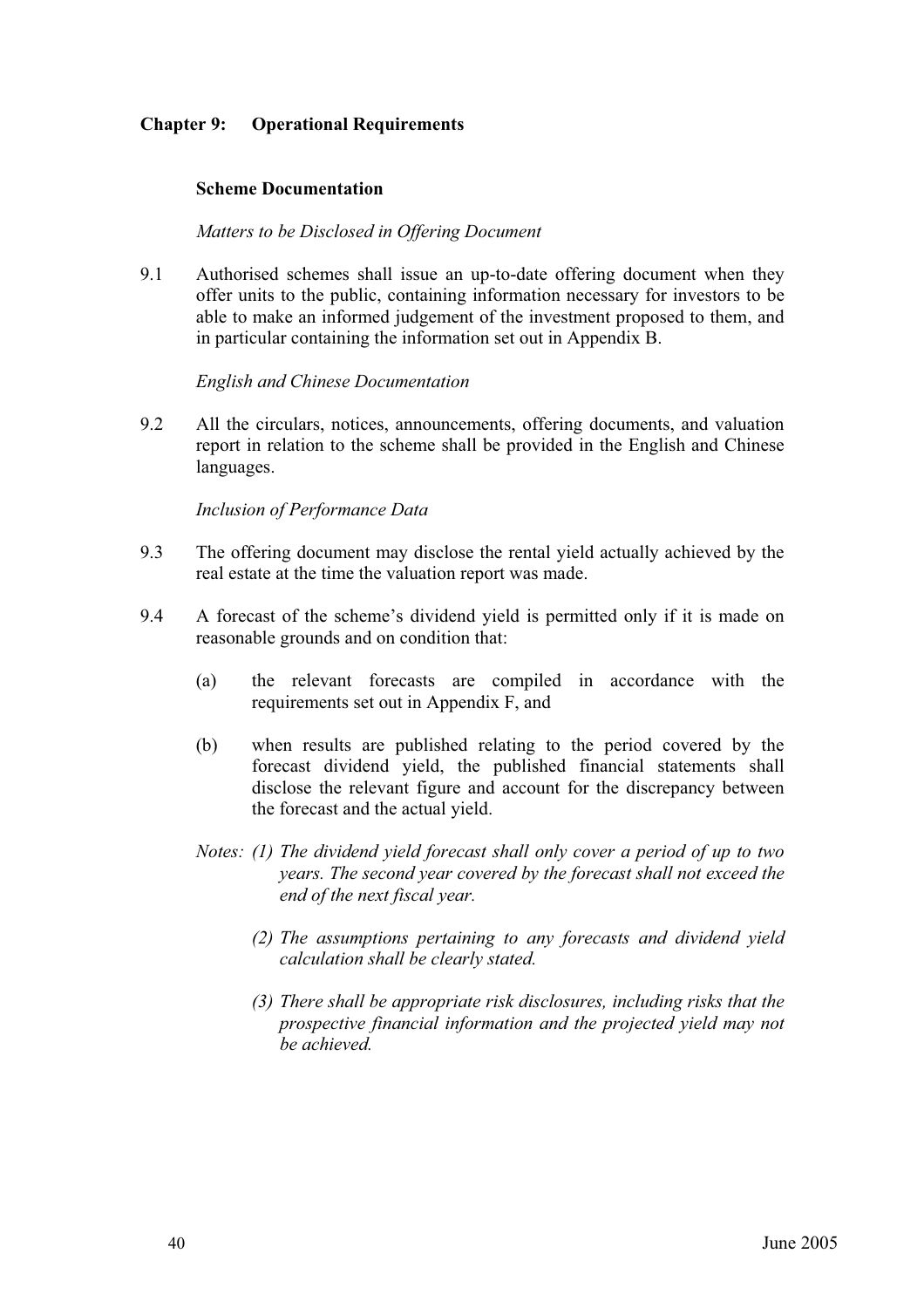### *Contents of Constitutive Documents*

9.5 The constitutive documents of a scheme shall contain the information set out in Appendix D. Nothing in the constitutive documents shall provide that the trustee or management company may be exempted from any liability to holders imposed under any relevant law or breaches of trust through fraud or negligence or willful default, nor may they be indemnified against such liability by holders or at the scheme's expense.

#### *Changes to Scheme Documentation*

- 9.6 The constitutive documents may be altered by the management company and trustee, without consulting holders, provided that the trustee certifies in writing that in its opinion the proposed alteration:
	- (a) is necessary to comply with fiscal or other statutory or official requirements; or
	- (b) does not materially prejudice holders' interests, does not to any material extent release the trustee, management company or any other person from any liability to holders and does not increase the costs and charges payable from the scheme property; or
	- (c) is necessary to correct a manifest error.

In all other cases no alteration may be made except by a special resolution of holders.

#### **Register of Holders**

9.7 The trustee or the person so appointed by the trustee shall maintain a register in Hong Kong of holders. The Commission shall be informed of the address(es) where the register is kept. The register shall be open for inspection by holders during business hours. Where the trustee is empowered under the constitutive documents to direct disclosure of any particulars of the holdings of a holder and its associates in the scheme, the trustee shall keep proper records of any particulars obtained under such direction.

#### **Offers of Units**

9.8 If an initial offer of units is made, no investment of subscription money can be made until the conclusion of the first issue of units at the initial price.

#### **Meetings**

- 9.9 A scheme shall arrange to conduct general meetings of holders as follows:
	- (a) holders shall be able to appoint proxies;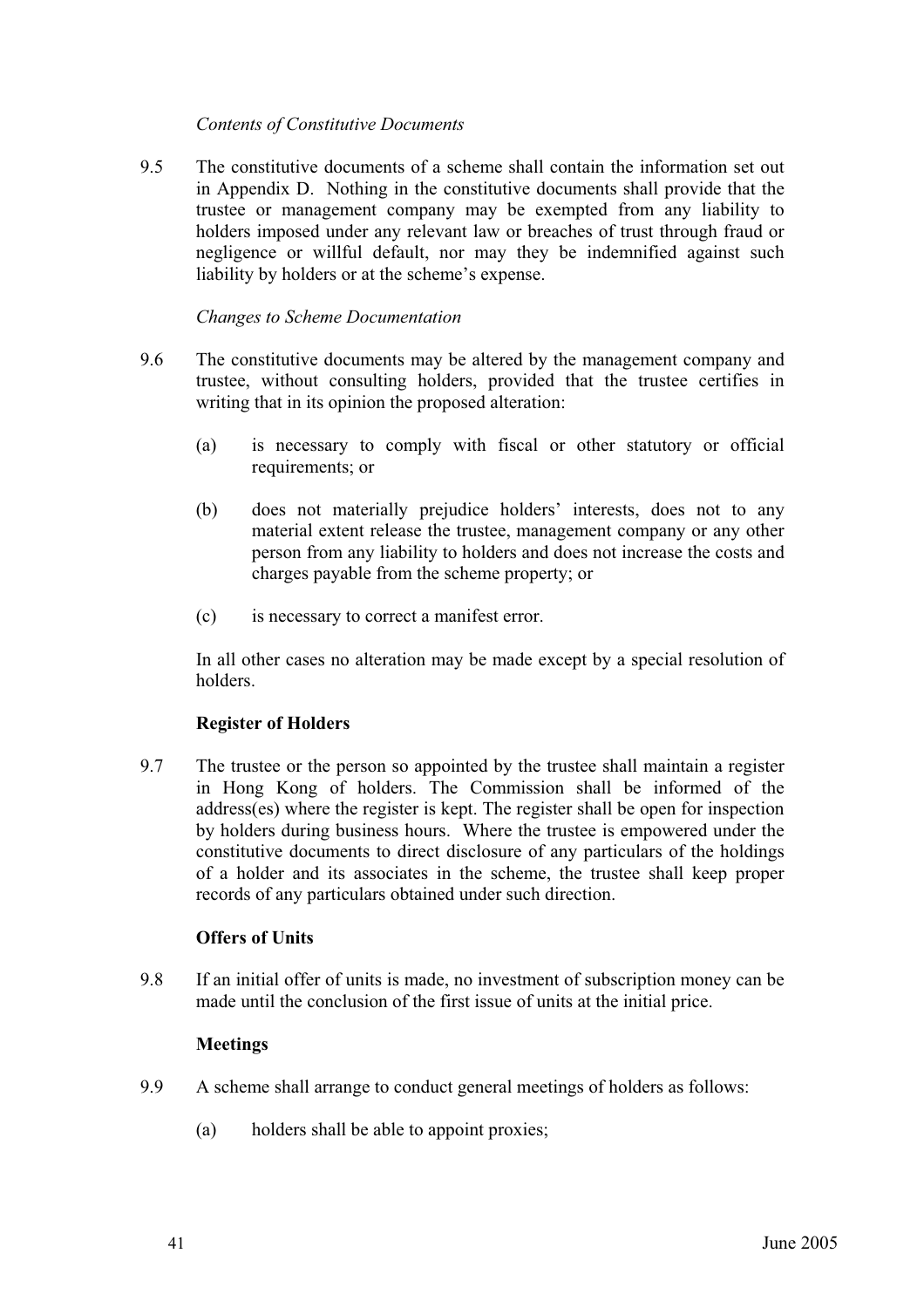- (b) votes shall be proportionate to the number of units held or to the value of units held where there are accumulation units;
- (c) the quorum for meetings at which a special resolution is to be considered shall be the holders of 25% of the units in issue and 10% if only an ordinary resolution is to be considered;
- (d) if within half an hour from the time appointed for the meeting a quorum is not present, the meeting shall be adjourned for not less than 15 days. The quorum at an adjourned meeting will be the number of those holders present at the adjourned meeting in person or by proxy;
- (e) if the possibility exists of a conflict of interest between different classes of holders there shall be provision for class meetings;
- (f) holders shall be prohibited from voting their own units at, or counted in the quorum for, a meeting at which they have a material interest in the business to be contracted and that interest is different from the interests of all other holders;
- (g) an ordinary resolution may be passed by a simple majority of the votes of those present and entitled to vote in person or by proxy at a duly convened meeting;
- (h) a special resolution may only be passed by 75% or more of the votes of those present and entitled to vote in person or by proxy at a duly convened meeting and the votes shall be taken by way of poll; and
	- *Note: A special resolution shall be required in the event of circumstances specified in this Code, or in such other cases as provided for in the constitutive documents of the scheme.*
- (i) two or more holders holding not less than 10% of the outstanding units of a scheme shall have the right to requisition a general meeting of the scheme subject to satisfying any quorum requirement laid down by the scheme's constitutive documents.

# **Fees**

- 9.10 The level/basis of calculation of all costs and charges payable from the scheme's property shall be clearly stated in the offering document, with percentages expressed on a per annum basis (see Appendix B). The aggregate level of fees for investment management and property management functions shall also be disclosed.
	- *Note: Percentage-based transaction fees payable to the management company or any of its connected persons may be disallowed as being inconsistent with the management company's fiduciary responsibility.*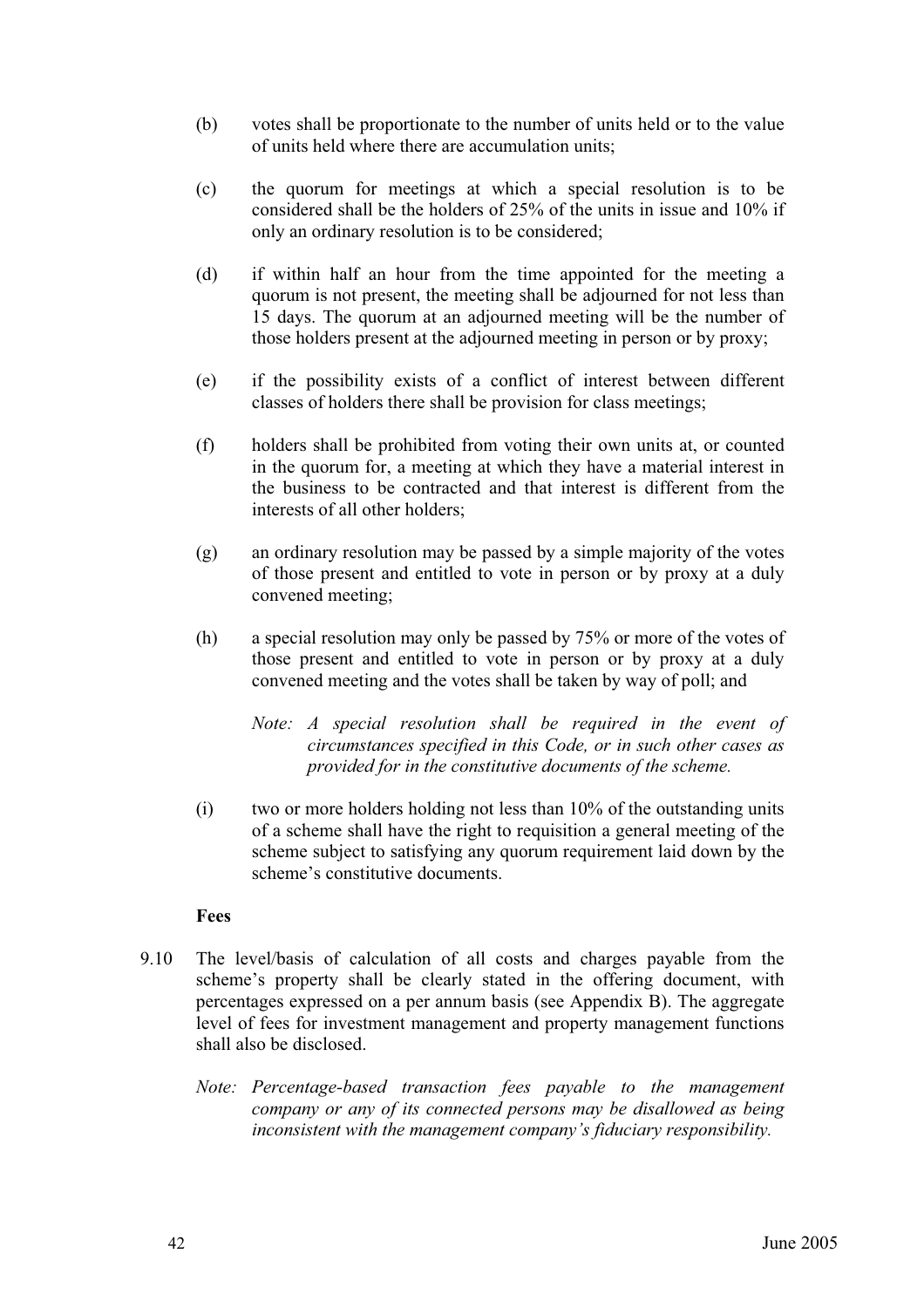- 9.11 Where appropriate, all fees and expenses (including underwriting fees) incurred in relation to the listing of a scheme shall be disclosed in the offering document.
- 9.12 A performance fee is payable by the scheme, the fee shall be payable:
	- (a) no more frequently than annually; and
	- (b) if the net asset value per unit exceeds the net asset value per unit on which the performance fee was last calculated and paid (i.e. on a "high-on-high" basis).
		- *Note: The Commission may consider a calculation basis for performance fees which is different from the mechanism as set out above only if the calculation basis could adhere to the "high-on-high" principle, truly reflect the operation and performance of the management company, does not prejudice the interests of holders, and is fair and objectively calculated.*
- 9.13 The following fees, costs and charges shall not be paid from the scheme's property:
	- (a) commissions payable to sales agents arising out of any dealings in units of the scheme;
	- (b) expenses arising out of any advertising or promotional activities in connection with the scheme;
	- (c) expenses which are not ordinarily paid from the property of schemes authorised in Hong Kong; and
	- (d) expenses which have not been disclosed in the offering documents or constitutive documents as required by Appendix D.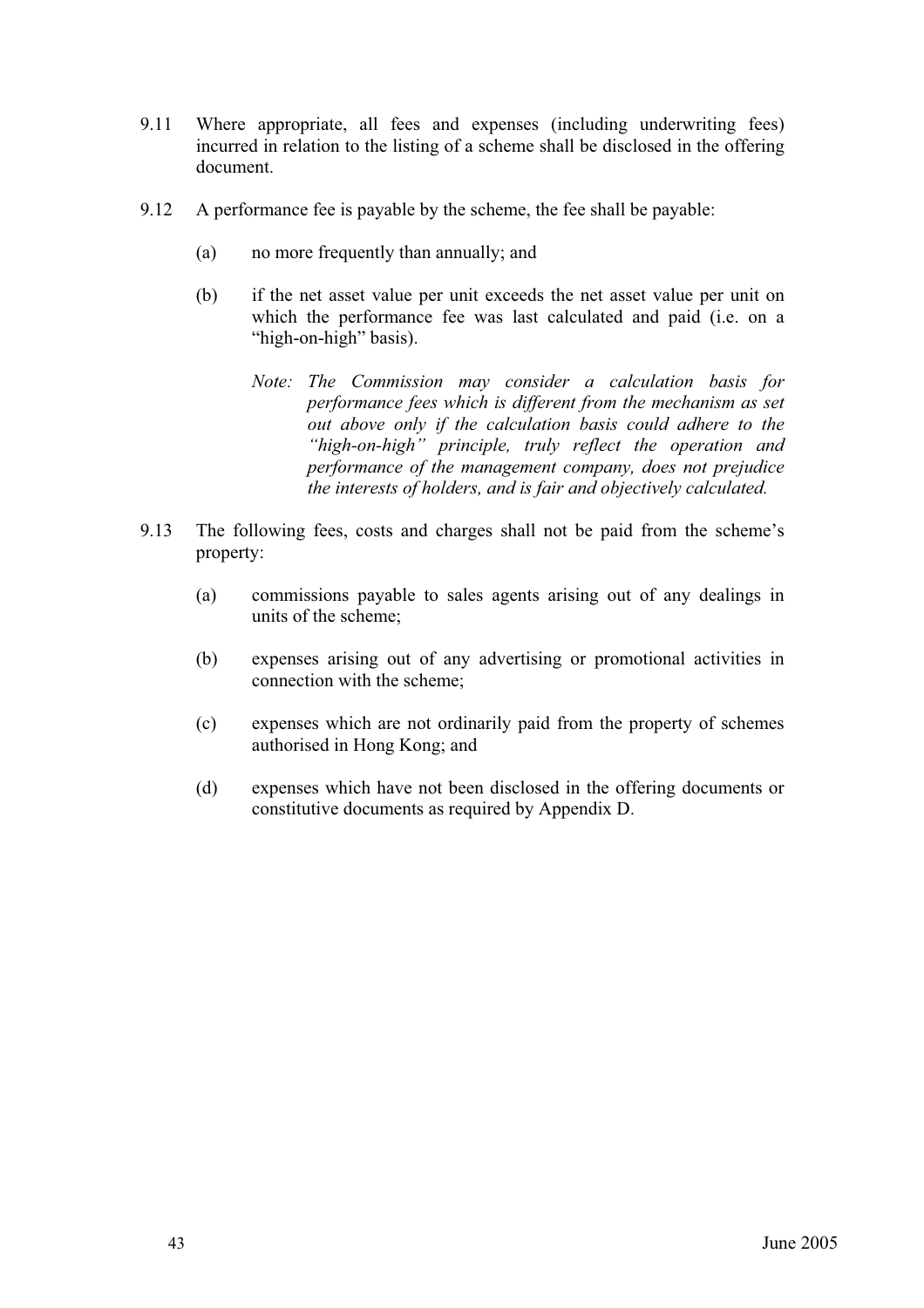#### **Chapter 10: Reporting and Documentation**

- 10.1 The management shall keep holders informed of any material information pertaining to the scheme in a timely and transparent manner. The reporting requirements set out in this Code shall not prejudice or affect the application of any listing rules of an exchange on which the scheme is listed, in relation to dissemination of information to investors mandated by such rules.
- 10.2 All announcements, circulars and notices shall be submitted to the Commission for prior approval. Upon such approval, they shall be disseminated to holders as soon as reasonably practicable.
	- *Note: Announcements shall be published in at least one leading Hong Kong English language and one Chinese language daily newspaper. Other electronic means of publication may also be considered by the Commission.*

#### **Announcements**

- 10.3 The management company shall inform holders as soon as reasonably practicable of any information or transaction concerning the scheme which:
	- (a) is necessary to enable holders to appraise the position of the scheme; or
	- (b) is necessary to avoid a false market in the units of the scheme; or
	- (c) might be reasonably expected to materially affect market activity in the scheme or affect the price of the units of the scheme, or
	- (d) requires holders' approval.
- 10.4 The following are examples of information that would require disclosure under 10.3. These examples do not constitute a complete list:
	- (a) a material change in the scheme's financial forecast;
	- (b) a valuation of the real estate of the scheme, conducted upon request by the trustee under 4.2(d);
	- (c) issuance of semi-annual or annual report;
	- (d) any connected party transactions, subject to the HK\$1 million threshold in 8.14;
	- (e) a transaction (other than a connected party transaction) the value of which exceeds 15% of the gross asset value of the scheme;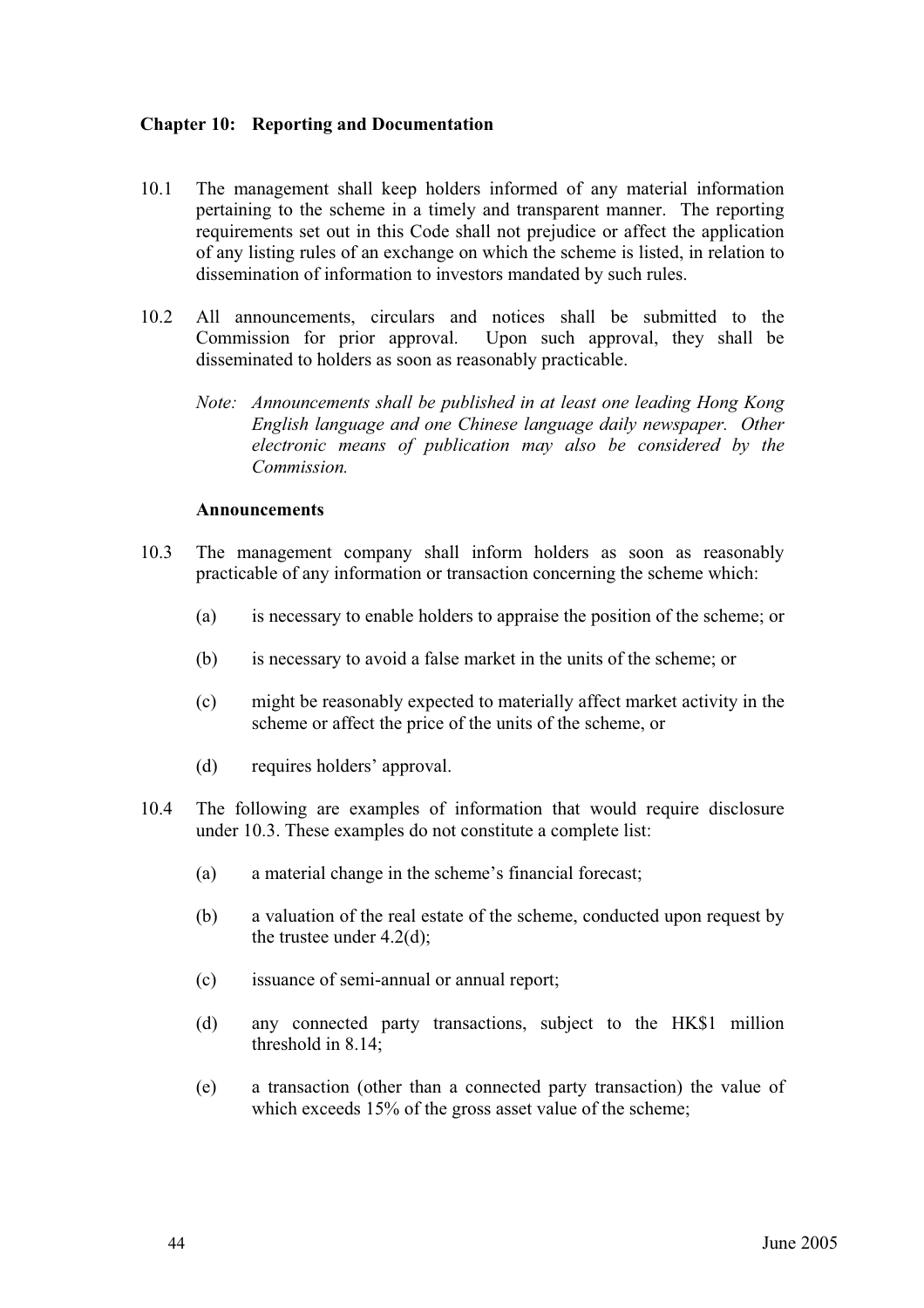- (f) a transaction (other than a connected party transaction) for services relating to the real estate of the scheme the value of which exceeds 15% of the aggregate value that the scheme committed to spend or has spent on services relating to real estate of the scheme during the twelve months preceding the relevant transaction;
- (g) a proposed disposal of real estate within a period of less than two years since acquisition;
- (h) a proposed change in the management company of the scheme;
- (i) a proposed change in the general character or nature of the scheme, such as the investment objective and/or policy of the scheme;
- (j) a recommendation or declaration or cancellation of a dividend or distribution;
- (k) issuance of new units (other than units issued pursuant to a dividend reinvestment plan);
- (l) a copy of a document containing market sensitive information or any financial documents that the scheme lodges with an overseas stock exchange (where applicable) or other regulator which is available to the public;
- (m) giving or receiving a notice of intention to undertake a merger or takeover;
- (n) a merger or acquisition;
- (o) a breach of the borrowing limit;
- (p) material litigation;
- (q) a significant dispute or disputes with contractors or with any parties;
- (r) a valuation of the scheme's real estate that has a material impact on the scheme's financial position or performance;
- (s) a major change in accounting policy adopted by the scheme;
- (t) a proposal to change the scheme's auditor;
- (u) a proposal to change the scheme's trustee;
- (v) a proposal to alter the level or structure of fees and charges only if such alteration requires holders' approval;
- (w) a decision or recommendation to request de-authorisation or delisting of the scheme;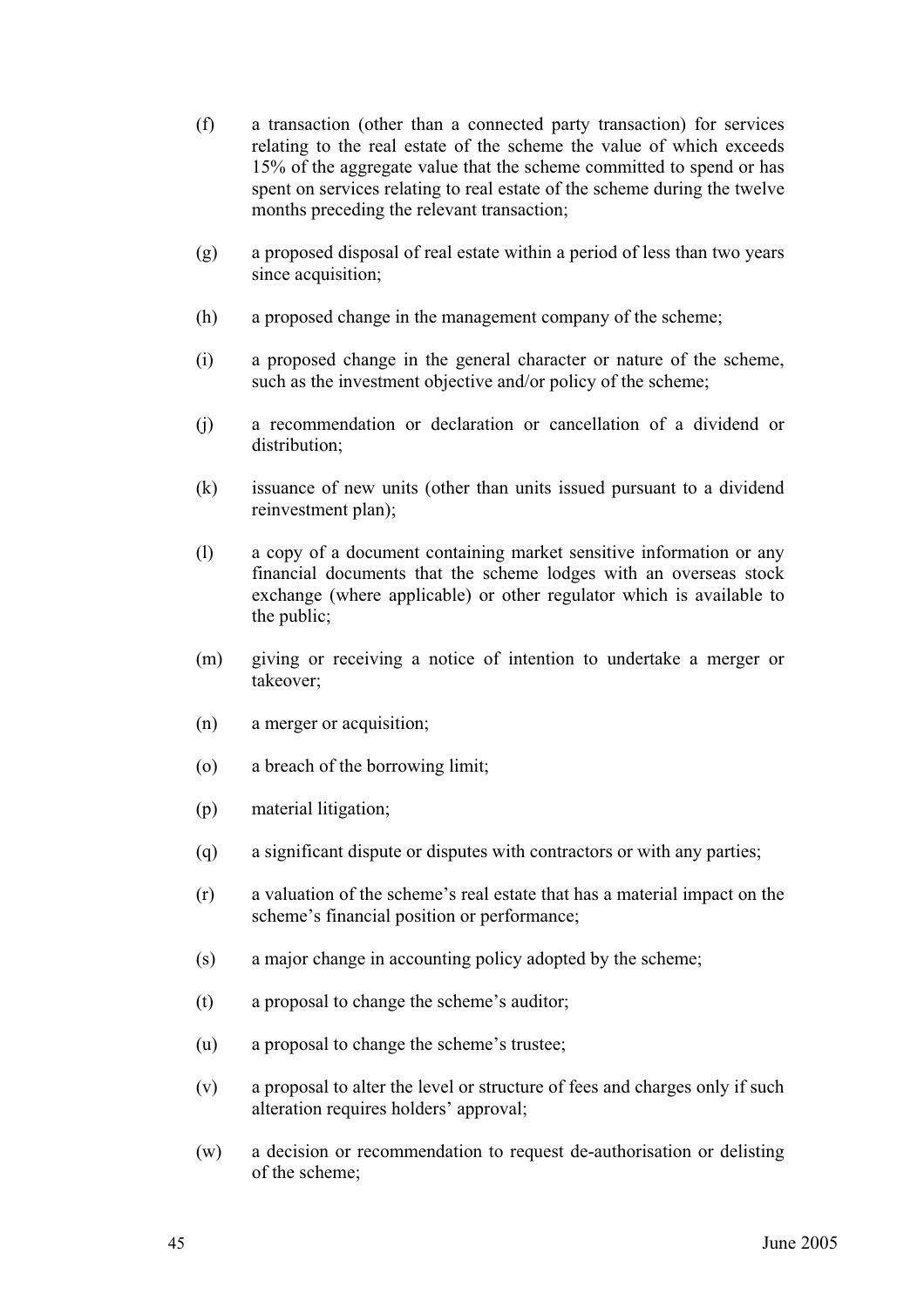- (x) a proposal to terminate the scheme; or
- (y) a proposal to vary the intention stated regarding acquisition of properties within the first 12 months of listing (see Note (3) to 7.1).
- 10.5 The content of an announcement should contain sufficient quantitative information to enable investors to fully understand the nature and ascertain the implications of the announcement. Information disclosed in the announcement shall be factual, clear, succinct and unbiased.

#### **Circulars**

- 10.6 A circular shall be issued in respect of
	- (a) transactions that require, or in the reasonable opinion of the trustee or the management company require, holders' approval; and
	- (b) material information in relation to the scheme.
- 10.7 The following are examples of circumstances in or in relation to which a circular shall be issued. These examples do not constitute a complete list:
	- (a) transactions that require, or that in the reasonable opinion of the trustee or the management company require, holders' approval at a general meeting, including a proposal to:
		- (i) issue new units (other than units issued pursuant to a dividend reinvestment plan) that requires holders' approval under Chapter 12;
		- (ii) enter into a merger or acquisition;
		- (iii) enter into a disposal of real estate within a period of less than two years since acquisition;
		- (iv) change the management company of the scheme;
		- (v) change the general character or nature of the scheme, such as the investment objective and/or policy of the scheme;
		- (vi) alter the level or structure of fees and charges only if such alteration requires holders' approval;
		- (vii) enter into a connected party transaction which requires holders' approval under Chapter 8; and
		- (viii) request de-authorisation or delisting of the scheme.
	- (b) material information in relation to the scheme includes, but is not limited to:
		- (i) a transaction (other than a connected party transaction) the value of which exceeds 15% of the gross asset value of the scheme;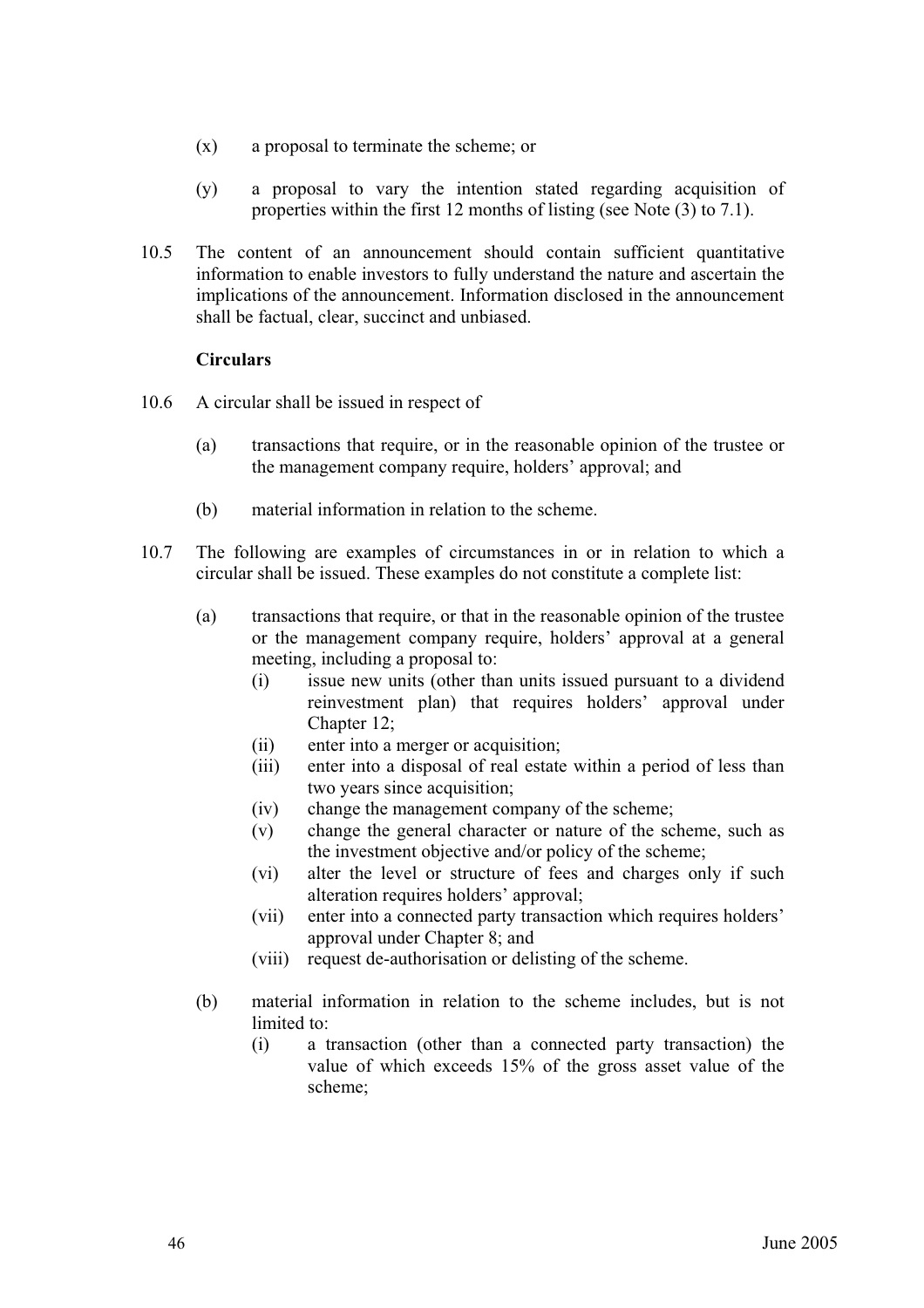- (ii) a transaction (other than a connected party transaction) for services performed in relation to the real estate of the scheme the value of which exceeds 15% of the aggregate value that the scheme committed to spend or has spent on services relating to real estate of the scheme during the twelve months preceding the relevant transaction;
- (iii) a material change in the scheme's financial forecast;
- (iv) an issue of new units (other than units issued pursuant to a dividend reinvestment plan) that does not require holders' approval; and
- (v) a valuation of the real estate of the scheme, conducted upon request by the trustee under 4.2(d).
- 10.8 A circular shall be sent within 21 days to holders after the issuance of an announcement. Where a general meeting is to be held, the relevant circular shall be sent to holders 21 days (for special resolution) and 14 days (for ordinary resolution) prior to the day of such meeting.
- 10.9 The following guidance shall be borne in mind in preparing circulars that are required by the Code:
	- (a) the primary objective of the circular is to enable holders to properly and in an informed manner examine the reasonableness and fairness of the proposed transaction. The balance of advantage or disadvantage to the scheme shall therefore be readily apparent to enable a holder to reach his own conclusions on the proposal;
	- (b) the circular shall provide sufficient information to holders to evaluate the proposal; and
	- (c) where applicable, provide a fair and objective valuation of the relevant real estate of the scheme.
- 10.10 The circular shall where applicable, at a minimum, contain the full particulars of the transaction or matter disclosed in the announcement to which the circular pertain. The items listed below are not meant to be exhaustive. The Commission may require additional information to be disclosed:
	- (a) the date of the transaction and the parties thereto;
	- (b) a general description of the nature of the real estate concerned (if any);
	- (c) the total consideration and the terms and composition thereof;
	- (d) the financing arrangement and justification for such arrangement;
	- (e) a description of the impact to the financial position and the capital structure of the scheme in relation to the transactions contemplated in the circular;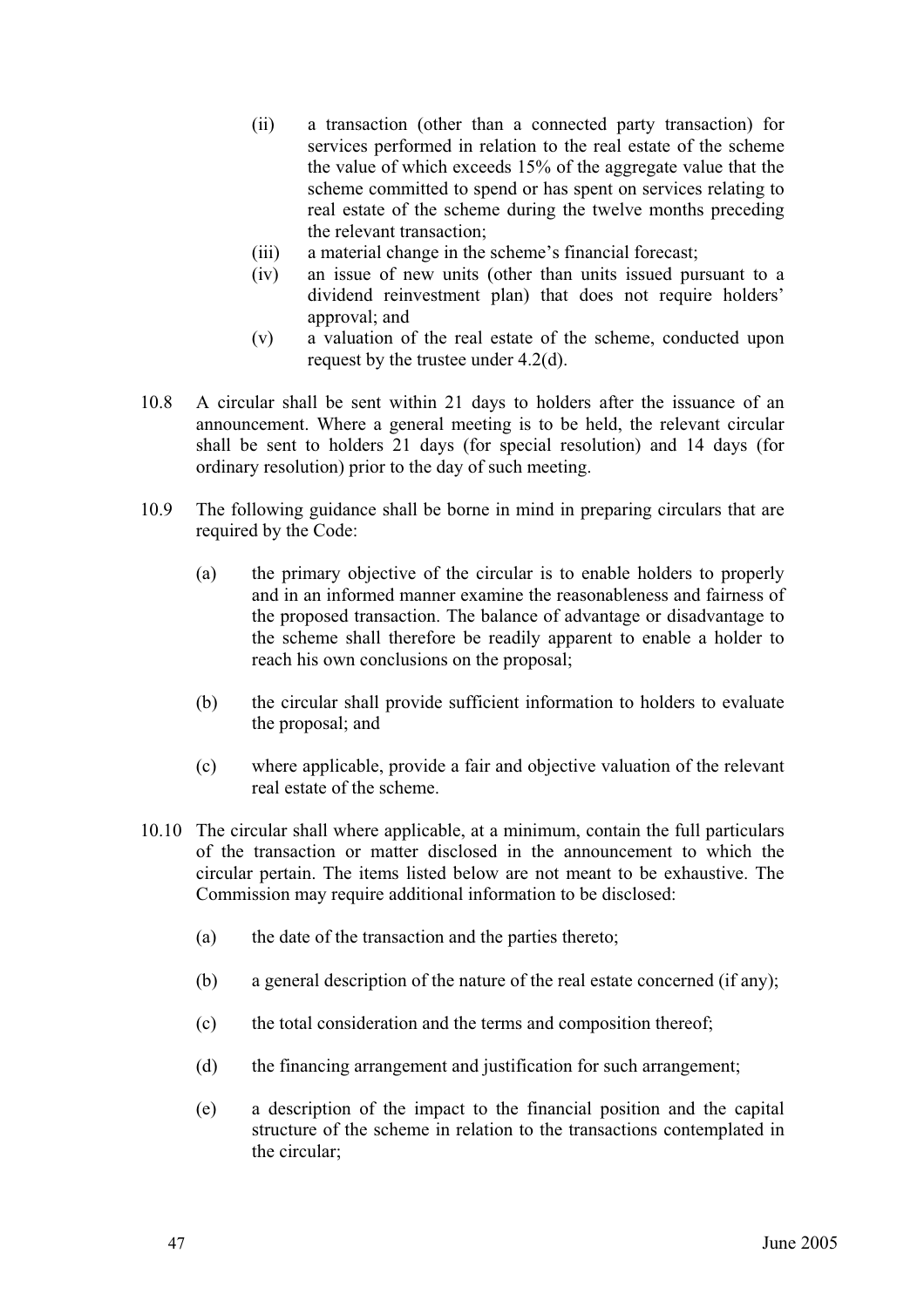- (f) in the case of a new issue, the proposed use of proceeds from the new issue and any other arrangements related to the new issue;
- (g) where applicable, the name of the connected person concerned and of the relevant associate (if any) and details of how the person is connected;
- (h) where applicable, the nature and extent of the interest of the connected person in the transaction;
- (i) where the transaction involves a special purpose vehicle, the particulars of the special purpose vehicle, a general description of its activities, and an accountants' report prepared in accordance with 7.6;
- (j) the date and the location of the general meeting;
- (k) where applicable, an independent valuation in respect of the real estate concerned (if any) prepared in accordance with Chapter 6;
- (l) if the matter pertains to changes to a financial forecast, information set out in Appendix F;
- (m) a statement by the management company of any material adverse change in the financial or trading position of the scheme since the date to which its latest published audited accounts have been made up, or an appropriate negative statement;
- (n) where appropriate, the nature of any resolutions required to approve the transaction and a statement that holders who have a material interest, whether direct or indirect, in the transaction and such interest is different from the interests of all other holders, will not vote in the general meeting;
- (o) an opinion, in the form of a separate letter, by the trustee or the management company (insofar as it is not conflicted out by virtue of its interest in the transaction) as to whether the transaction is fair and reasonable so far as the holders of the scheme are concerned and such opinion shall set out the reasons for, the key assumptions made and the factors taken into consideration in, forming that opinion;
- (p) for connected party transactions, an opinion prepared in the form of a separate letter by an independent expert acceptable to the Commission, stating as to whether the transaction is fair and reasonable so far as the holders of the scheme are concerned. Such opinion shall set out the reasons for, the key assumptions made and the factors taken into consideration, in forming that opinion;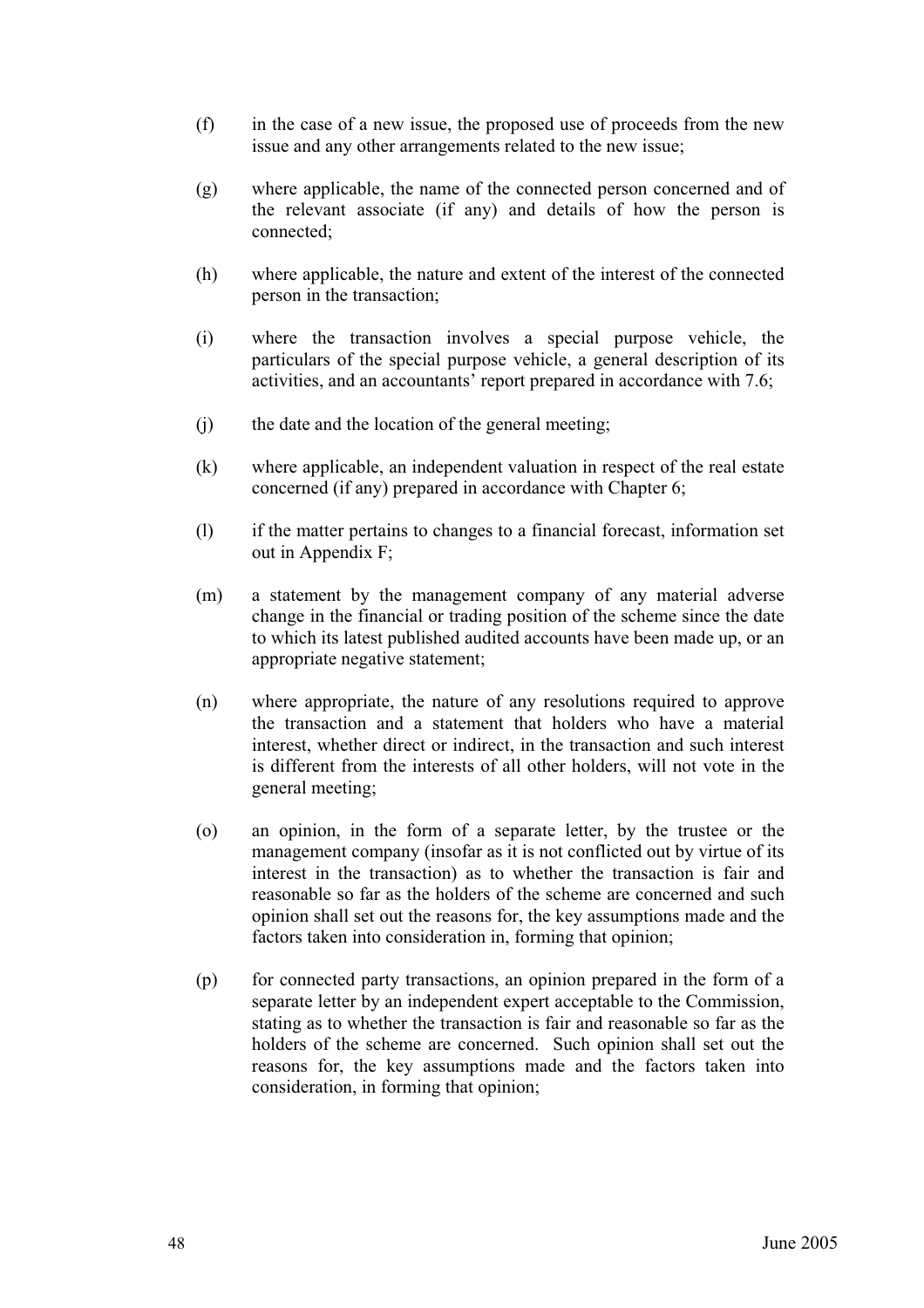- *Note: Where the transaction is a transaction with a connected person of the scheme, the unit holdings and identities of that particular connected person, and of any holders that have a prospective interest (other than interests via their holdings as holders in the scheme) in the transactions proposed to be entered into by the scheme, shall also be disclosed in the circular.*
- (q) where a transaction is not a connected party transaction, an opinion from an independent expert may be sought by the trustee or the management company after having regard to the interests of the holders and the nature of the transactions e.g. the scheme undergoes restructuring or mergers or other transactions that have a material impact on its financial or commercial interest;
- (r) where the circular includes a statement purporting to be made by an expert, a declaration by such expert of his interest in the scheme;
	- *Note: The expression "expert" includes engineer, valuer, accountant and any other person whose profession gives authority to a statement made by him.*
- (s) prominent warning statement:

*"THIS DOCUMENT IS IMPORTANT AND REQUIRES YOUR IMMEDIATE ATTENTION. IF IN DOUBT, PLEASE SEEK PROFESSIONAL ADVICE."*

(t) responsibility statement:

 "The management company and its directors collectively and individually accept full responsibility for the accuracy of the information contained in this document and confirm, having made all reasonable enquiries, that to the best of their knowledge and belief there are no other facts the omission of which would make any statement herein misleading."

(u) disclaimer statement:

 "The Commission takes no responsibility for the contents of this circular, makes no representation as to its accuracy or completeness and expressly disclaims any liability whatsoever for any loss howsoever arising from or in reliance upon the whole or any part of the contents of this circular."

#### **Notice**

10.11 Holders shall be informed of the results of any holders' voting at a general meeting by way of a notice.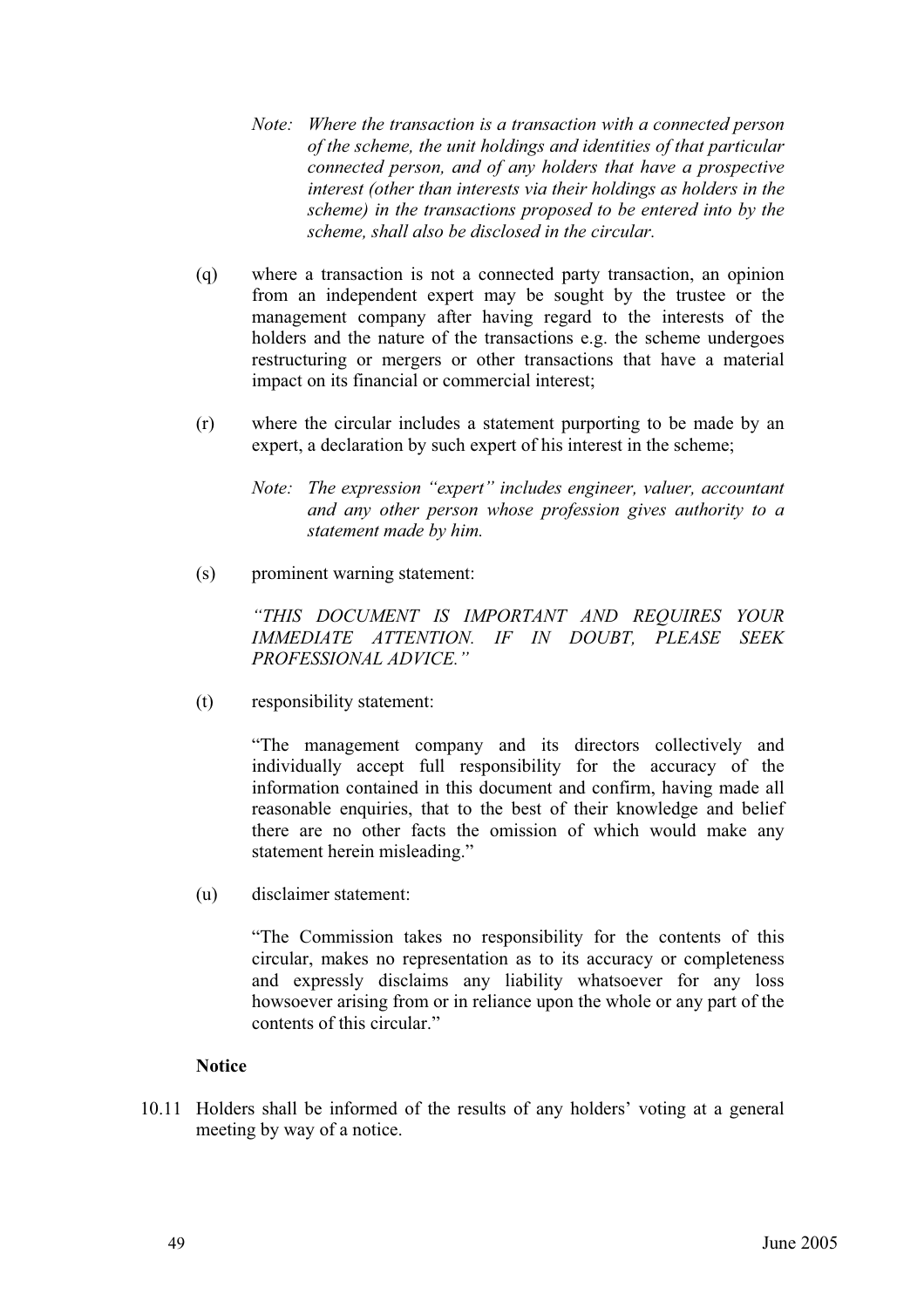# **Reporting Requirements**

#### *Reporting to Holders*

10.12 At least two reports shall be published in respect of each financial year. Annual reports and accounts shall be published and distributed to holders within four months of the end of the scheme's financial year and semi-annual reports shall be published and distributed to holders within two months of the end of the period they cover. The contents of the annual reports and semiannual reports shall comply with the requirements set out in Appendix C.

### *Reporting to the Commission*

- 10.13 Subsequent to the authorisation of the scheme, all financial reports produced by or for the scheme, its management company and trustee shall be filed with the Commission within the time frame specified in 10.12.
- 10.14 The management company shall supply to the Commission, upon request, all information relevant to the scheme's financial reports and accounts.
- 10.15 The management company shall notify the Commission as soon as practicable of any change to the data in the application form.

### **Advertising**

- 10.16 Advertisements and other invitations to invest in a scheme shall be submitted for authorisation prior to their issue or publication in Hong Kong. The general principle is that no advertisement can be made that is false, biased, misleading or deceptive. Any advertisement or announcement which concerns the trustee shall be accompanied by its written consent. Authorisation may be varied or withdrawn by the Commission as it deems fit.
- 10.17 If a scheme is described as having been authorised by the Commission, it shall be stated that authorisation does not imply official approval or recommendation.
- 10.18 Advertisements and marketing materials shall have proper risk warning statements, including a reference to the offering document of the scheme for a detailed discussion of the risk factors of the scheme.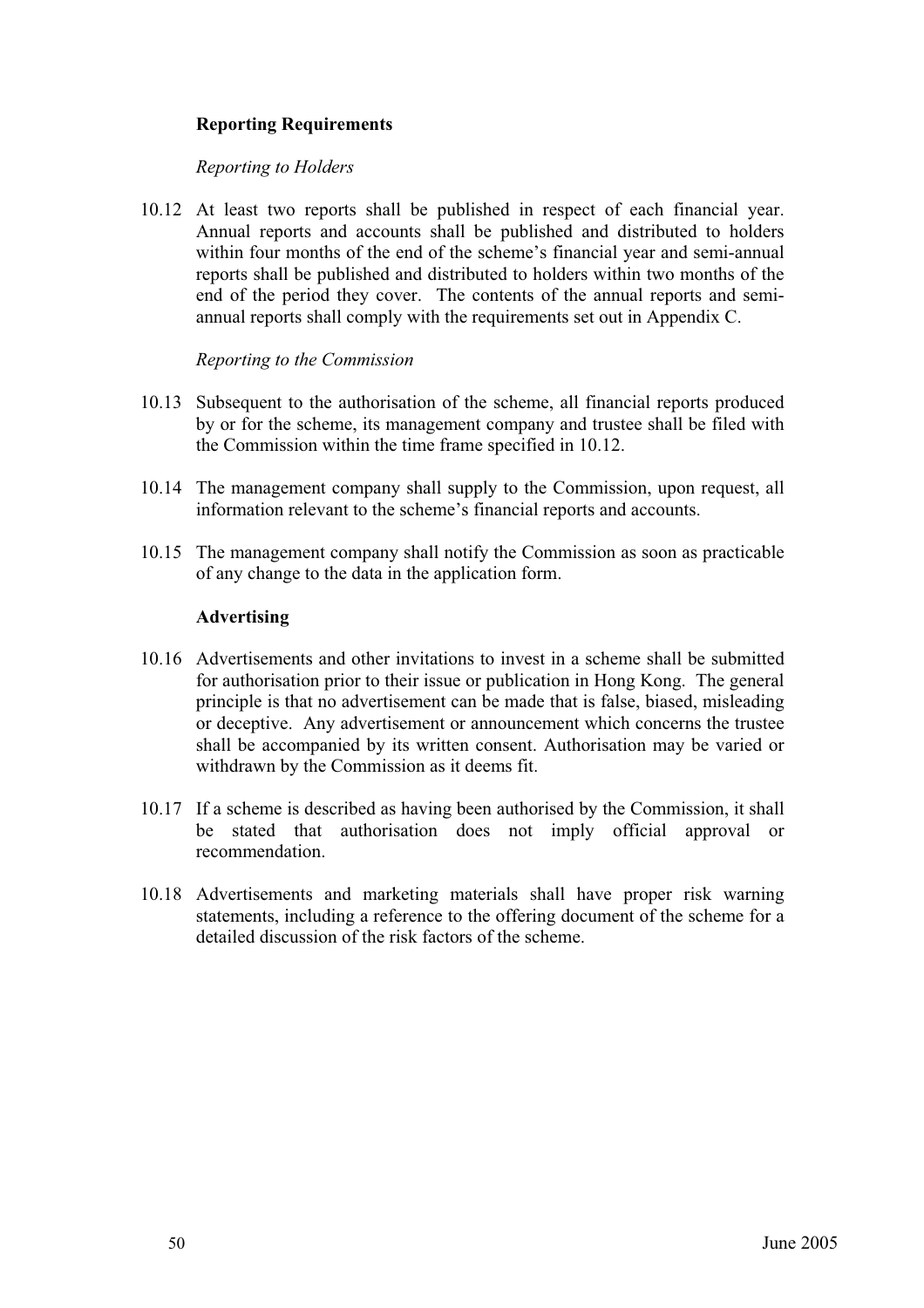# **Appendix B**

#### **Information in the Offering Document**

This list is not intended to be exhaustive. The management company is obliged to disclose any information which may be necessary for investors to make an informed judgement.

#### **Constitution of the Scheme**

**B1** Name, registered address and place and date of creation of the scheme.

#### **Investment Objectives and Restrictions**

- **B2** The offering document of the scheme shall clearly include:
	- (a) the investment policy and strategy of the scheme;
	- (b) the proposed use of the monies raised from the public offering of the units in the scheme and any business plan for the scheme;
	- (c) a discussion of the business plan for property investment and management covering the scope and type of investments made or intended to be made by the scheme, including the type(s) of real estate (e.g. residential/commercial/industrial);
	- (d) the general character and competitive conditions of all real estate now held or intended to be acquired by the scheme and how it meets the established criteria for selection;
	- (e) the nature and risks of making property investments in each of the relevant locations, including:
		- (i) demographics;
		- (ii) state of the economy, economic risks and foreign exchange risk;
		- (iii) political risks;
		- (iv) legal risks and tax considerations;
		- (v) policies that affect property investments and property sales;
		- (vi) overview of the property market;
		- (vii) analysis of the specific property sector and the competitive dynamics in the rental market;
		- (viii) operational requirement; and
		- (ix) rules and regulations governing property ownership and tenancy matters;
	- (f) details of the arrangement that has been entered into by the scheme for it to own the legal and beneficial title of that property and the benefits and drawbacks of such arrangement;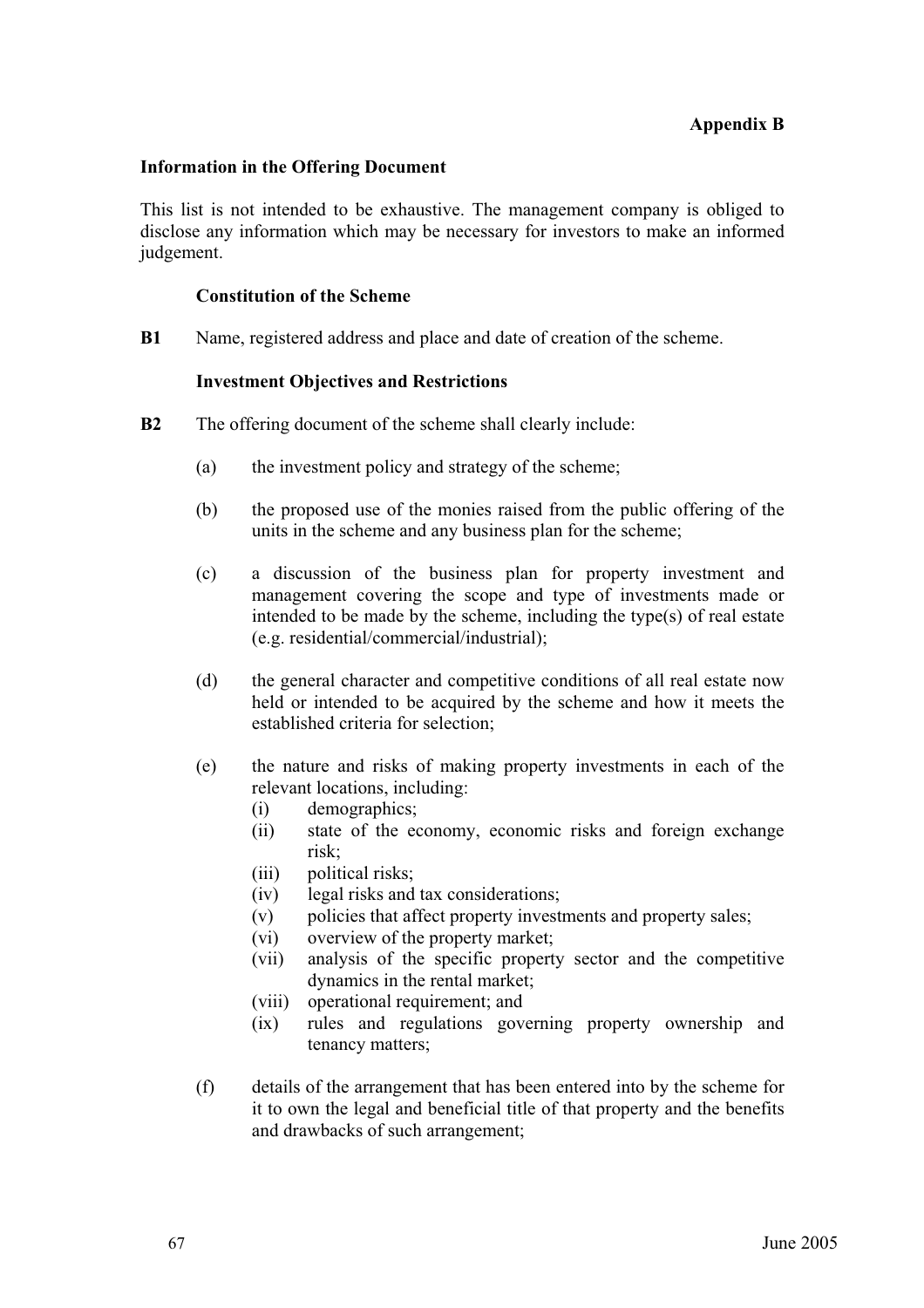- *Note: The management company shall disclose, as a minimum, the information in relation to properties not directly or wholly owned by a scheme, as set out in 7.7A.*
- (g) transaction history of the relevant property in the five years immediately preceding the date of the valuation report included in the offering document or circular;
- (h) any proposed program for renovation or improvement to the real estate, including the estimated costs thereof and the method of financing to be used;
- (i) the operating data of each of the real estate, including the occupancy rate, number of tenants and its mix in terms of occupation or business, principal provisions of the leases, average annual rental per square foot, and schedule of lease expirations for the next five years;
- (j) the borrowing policy and the method or proposed method of operating and financing the scheme's real estate investments;
- (k) the measures in place to mitigate or minimize risks relating to the investment and management of real estate owned by the scheme;
- (l) the dividend policy;
- (m) the insurance arranged for the scheme;
- (n) the exit strategy in the event of divestment (including the exit from any joint ownership arrangement), factors and risks which may impact or act as an impediment to an exit, and the contingency plan;
- (o) a statement with respect to any material policy regarding real estate activities; details of transactions or agreements entered into with connected parties;
- (p) full particulars of the nature and extent of the interest, if any, of any director of the trustee, the management company, the Principal Valuer or any other connected persons to the scheme, in the property owned or proposed to be acquired by the scheme; and where the interest of such a director consists in being a partner in a firm, the nature and extent of the interest of the firm, with a statement of all sums paid or agreed to be paid to him or the firm for services rendered to the scheme;
- (q) a valuation report prepared by the Principal Valuer in accordance with Chapter 6 with respect to all the scheme's interest in real estate, including particulars of each property owned by the scheme or contracted for purchase by the scheme; and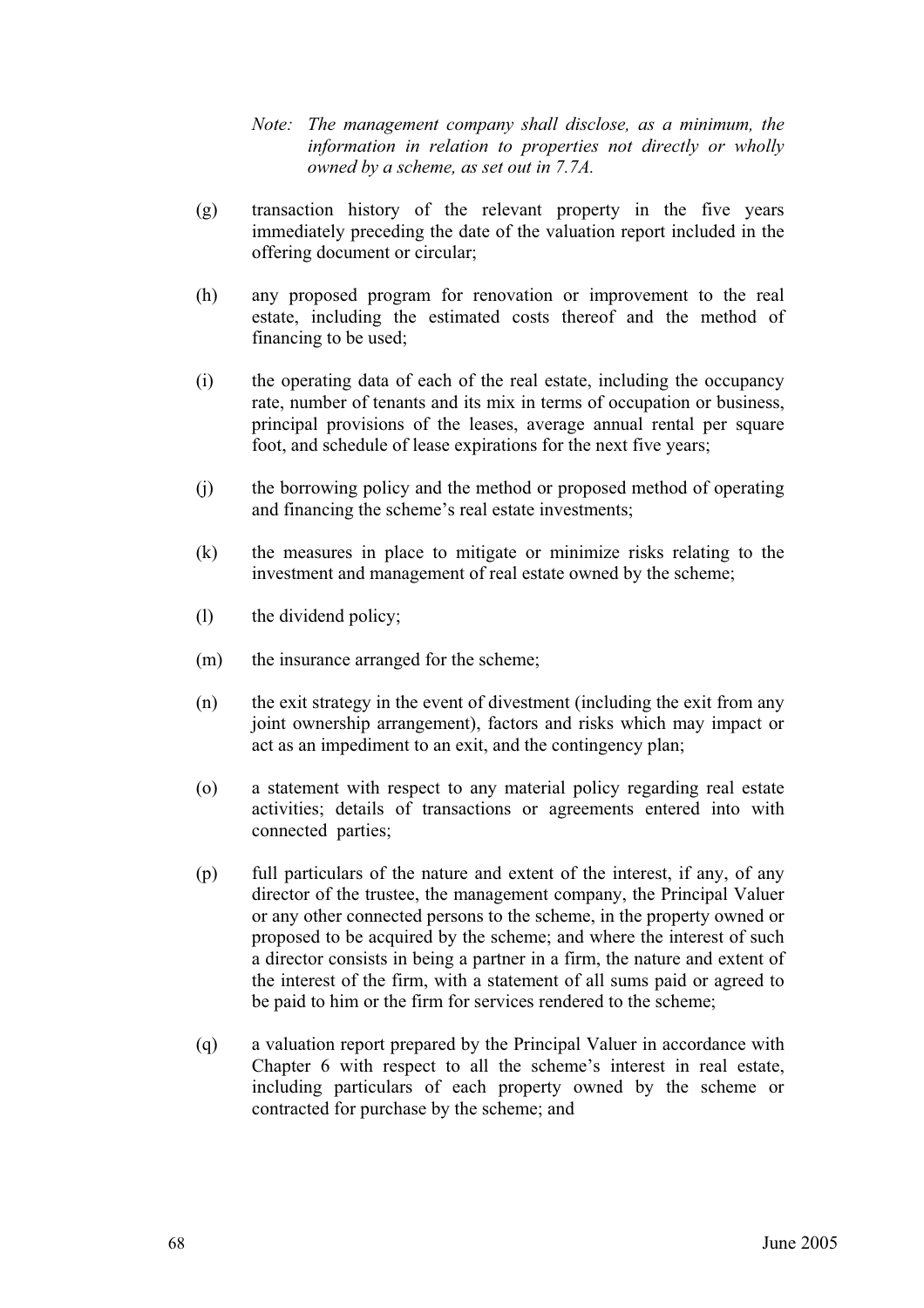- *Note: If the scheme has obtained more than one valuation report regarding any of its real estate within six months before the issue of the offering document, then all other such reports shall be included.*
- (r) particulars of any bank overdrafts or similar indebtedness of the scheme, or if there is no such indebtedness, a statement to that effect.
- *Note: All the above information has to be disclosed in the context of the specific characteristics and circumstances of the investments made or to be made by a scheme, and shall not be generic statements of investment in the property market.*
- **B3** If the nature of the investment policy so dictates, a warning that investment in the scheme is subject to abnormal risks, and a description of the risks involved.

### **Operators and Principals**

- **B4** The names, registered addresses and responsibilities of the parties involved in the management, operation and valuation of the scheme, including the following parties (where applicable):
	- (a) the management company;

*Note: Information on the management company shall include:* 

- *(i) a description of the expertise, experience, resources, internal controls and risk management system regarding the investment activities of scheme; and*
- *(ii) a description of the scheme management activities that the management company is licensed by the Commission to perform and any applicable conditions placed on the licence;*
- (b) the trustee;
- (c) delegates of the management company;
- (d) the property valuer;
- (e) the auditor; and
- (f) the registrar.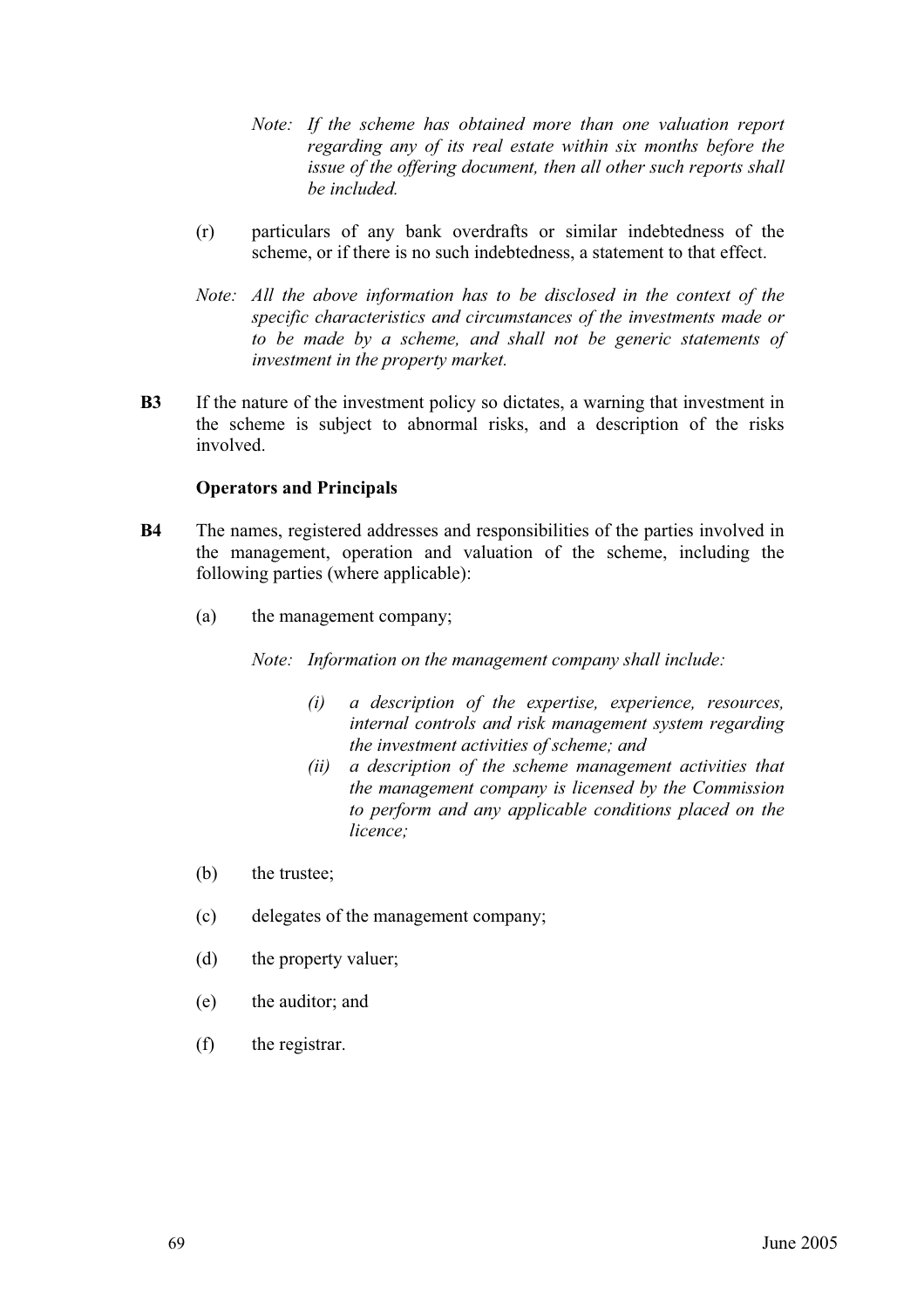#### **Significant Holders**

- **B5** The names of the significant holders and the number of units held and deemed to be held by each of them; or the identity of investors each of whom has agreed to subscribe to 10% or more of the scheme, and the number of units each of them has agreed to subscribe for.
- **B6** The minimum period that each of the significant holders intends to hold the units after the scheme becomes authorised.

#### **Characteristics of Units**

- **B7** Minimum investment and subsequent holding (if any).
- **B8** A description of the different types of units, including their currency of denomination.
- **B9** Form of certification.
- **B10** Proforma net asset value per unit upon completion of fundraising.

#### **Application Procedures**

- **B11** Procedure for subscribing units.
- **B12** Statement that no money shall be paid to any intermediary in Hong Kong who is not licensed or registered to carry on Type 1 regulated activity under Part V of the SFO.

#### **Distribution Policy**

**B13** The approximate dates on which dividends will be paid.

#### **Fees and Charges**

- **B14** (a) The levels of all fees and charges payable by an investor (see 9.10 to 9.13), including all charges levied on subscription and conversion;
	- (b) The levels of all fees and charges payable by the scheme, including management fees, trustee fees, start-up expense and fees in relation to listing (including underwriting fees, where applicable); and
	- (c) The notice period for fee increases.
	- *Note: In the case of indeterminable fees and charges, the basis of calculation or the estimated ranges shall be disclosed.*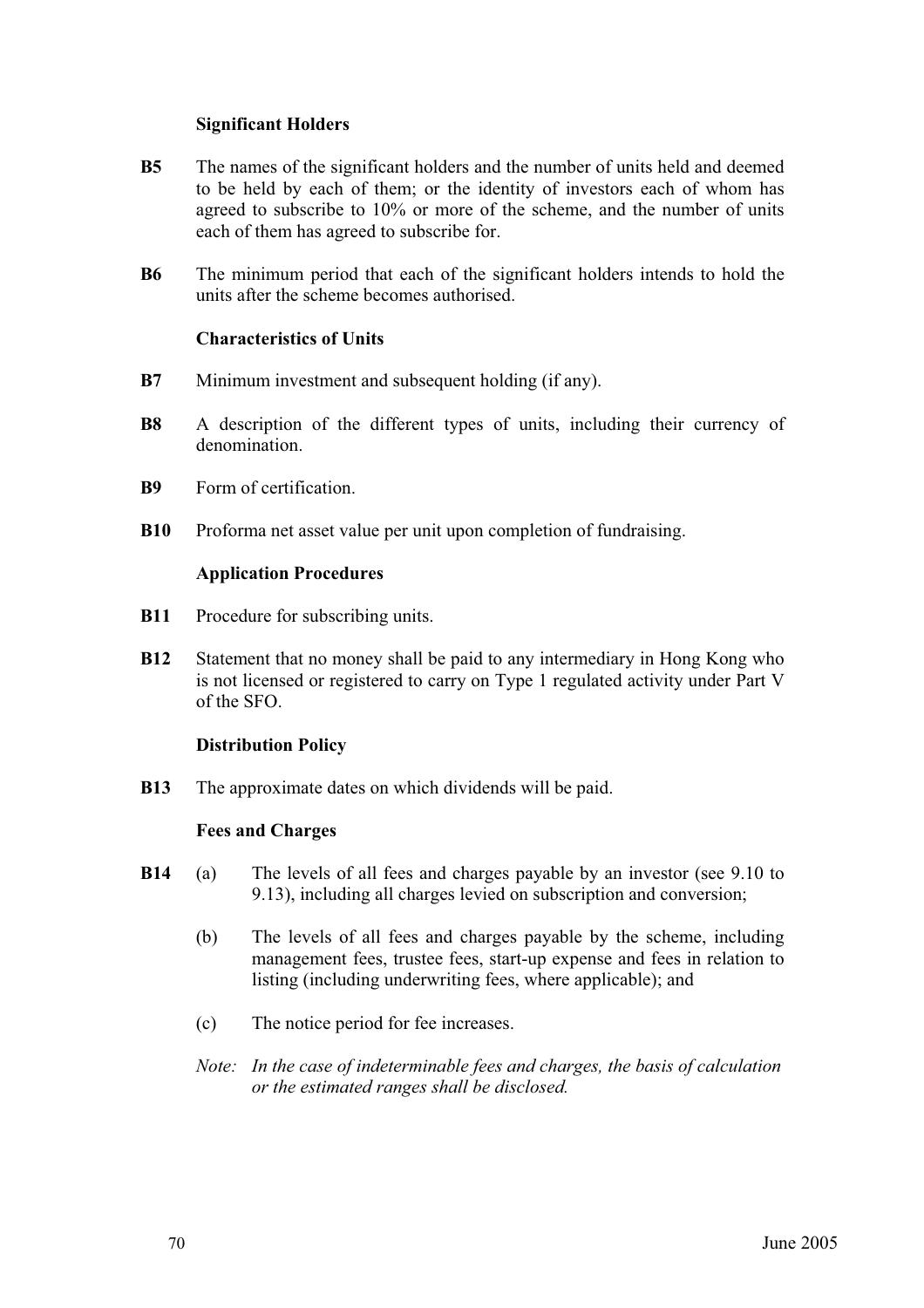# **Taxation**

**B15** Details of Hong Kong and principal taxes levied on the scheme's income and capital, including tax, if any, deducted on distribution to holders.

#### **Reports and Accounts**

- **B16** The date of the scheme's financial year.
- **B17** Particulars of what reports will be sent to holders and when (including those in 10.12).
- **B18** A yield forecast may be incorporated into the offering document, subject to the requirements stated in Appendix F.

#### **Warnings**

- **B19** Statements/warnings shall be prominently displayed in the offering document as follows:
	- (a) "Important if you are in any doubt about the contents of this offering document, you shall seek independent professional financial advice".
	- (b) A statement to the effect that the rental yield on real estate held by the scheme is not equivalent to the yield on the units.
- **B20** A statement to explain:
	- (a) the current rental receipts and that yields may not be sustained;
	- (b) the value of the property may rise as well as fall; and
	- (c) the standards according to which the property valuations are conducted.
- **B21** A statement to explain the investment characteristics and risk profile of the scheme.

#### **Expert Statement**

**B22** Where the offering document includes a statement purporting to be made by an expert, a statement that he has given his consent to the issue of the offering document with the statement included in the form and context in which it is included.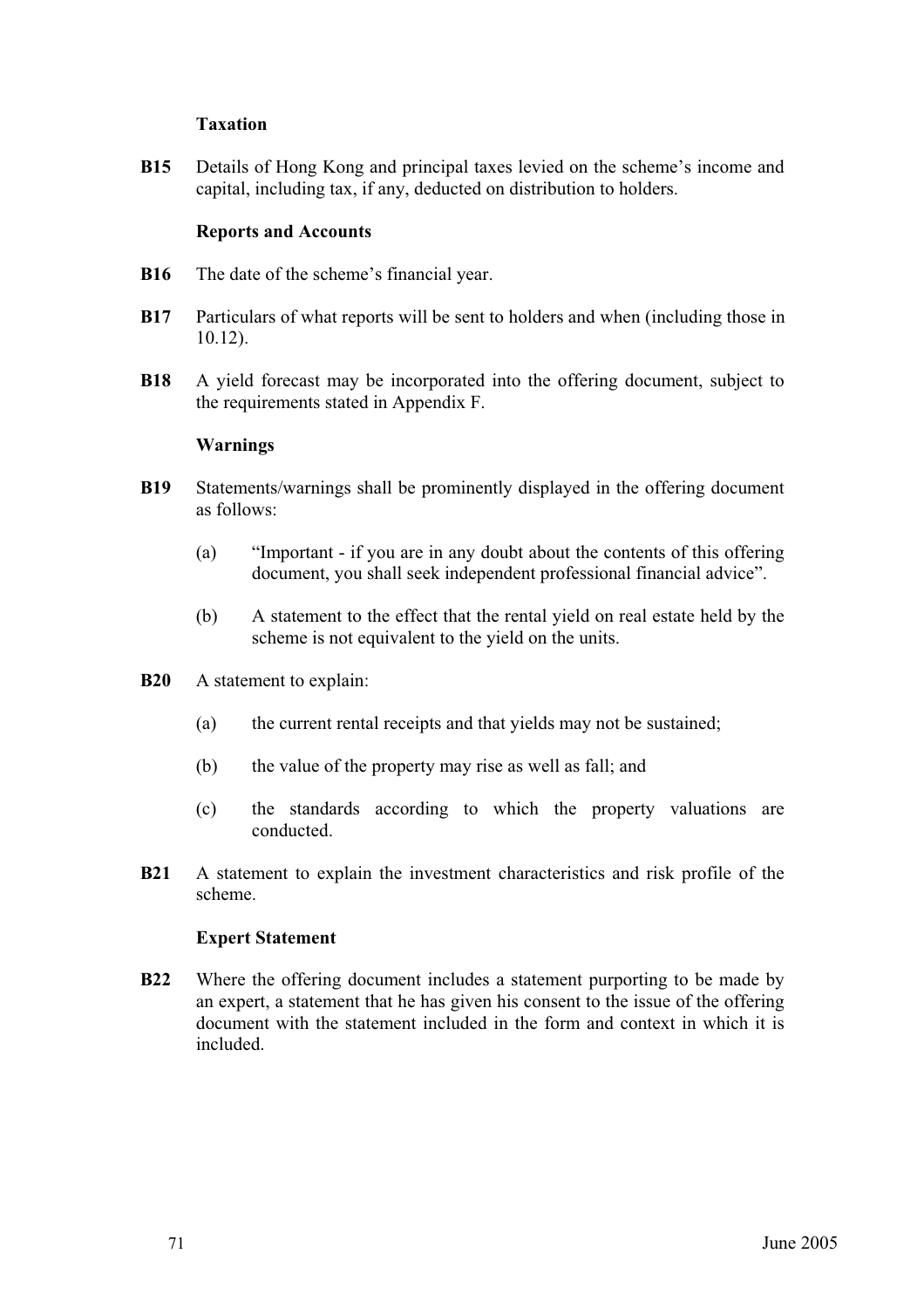**B23** In B22 above, the expression "expert" includes engineer, valuer, accountant and any other person whose profession gives authority to a statement made by him. For the purposes of B22 a statement shall be deemed to be included in a offering document if it is contained therein or in any report or memorandum appearing on the face thereof or by reference incorporated therein or issued therewith.

#### **General Information**

- **B24** A list of constitutive documents and an address in Hong Kong where they can be inspected free of charge or purchased at a reasonable price.
- **B25** The date of publication of the offering document.
- **B26** A statement that the management company and its directors accept responsibility for the information contained in the offering document as being accurate at the date of publication.

*Note: A responsibility statement as required under 10.10(t) shall be made in the offering document.* 

- **B27** Details of unauthorised schemes shall not be shown in the offering document. Where names of such schemes are mentioned, these shall be clearly marked as unauthorised and not available to Hong Kong residents.
- **B28** Details of listing procedures and special information relating to listing.

#### **Termination of Scheme**

**B29** A summary of the circumstances in which the scheme can be terminated.

#### **Merger of Scheme**

**B30** A summary of the circumstances in which the scheme can be merged with another scheme(s).

#### **Accompaniment to the Offering Document**

- **B31** The offering document shall be accompanied by:
	- (a) the scheme's most recent audited annual report and accounts (where applicable);
	- (b) the scheme's semi-annual report if published after the annual report (where applicable); and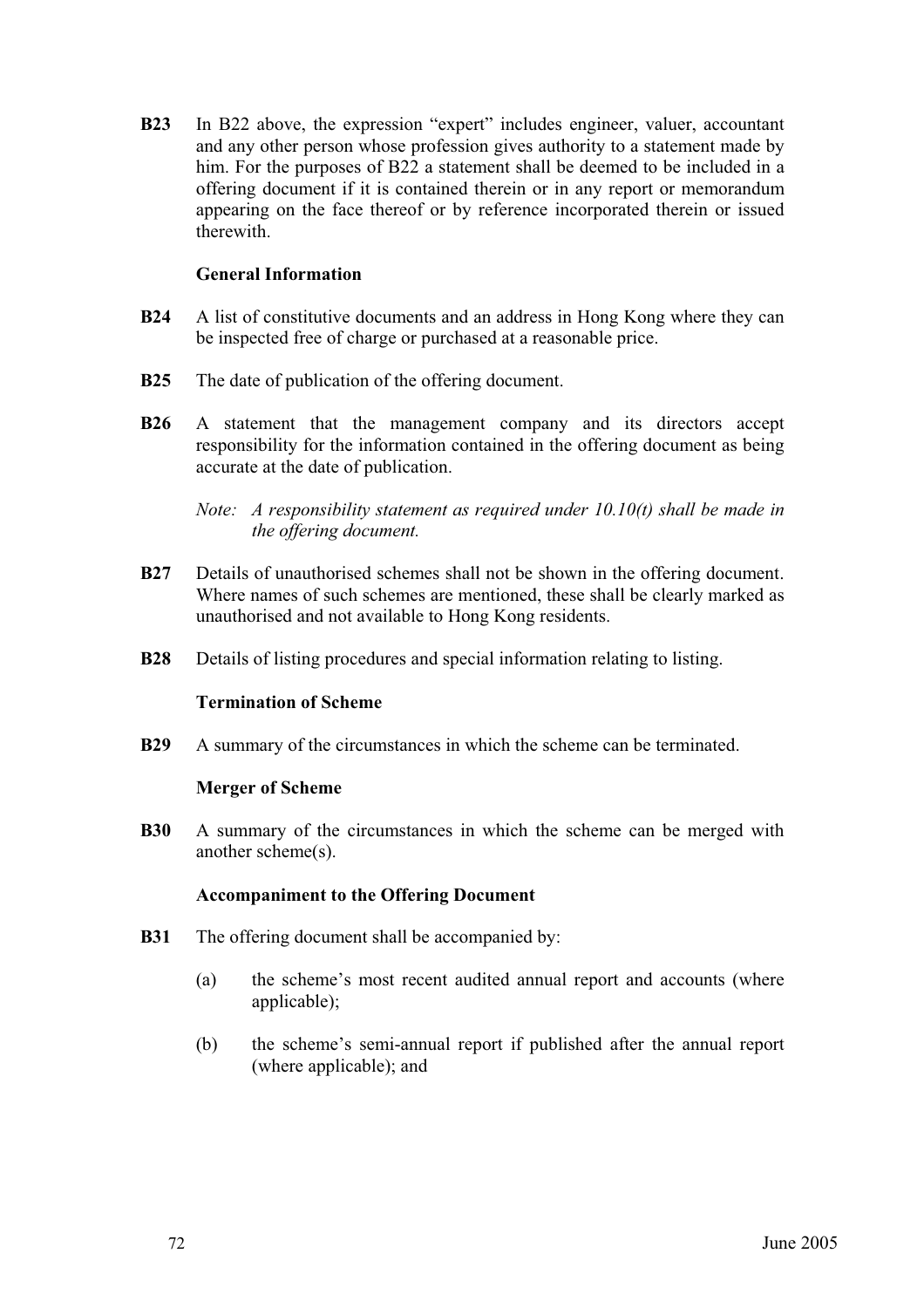- (c) a valuation report prepared by a property valuer that meets the qualification requirements stated in Chapter 6. The effective date as at which the real estate was valued shall not be more than three months before the date on which the offering document is issued and the valuation report shall comply with the requirements of Chapter 6.
- **B32** No application form may be supplied to any person not a holder unless accompanied by the offering document, except that an advertisement or report containing all the requirements in this Appendix may be allowed to incorporate an application form.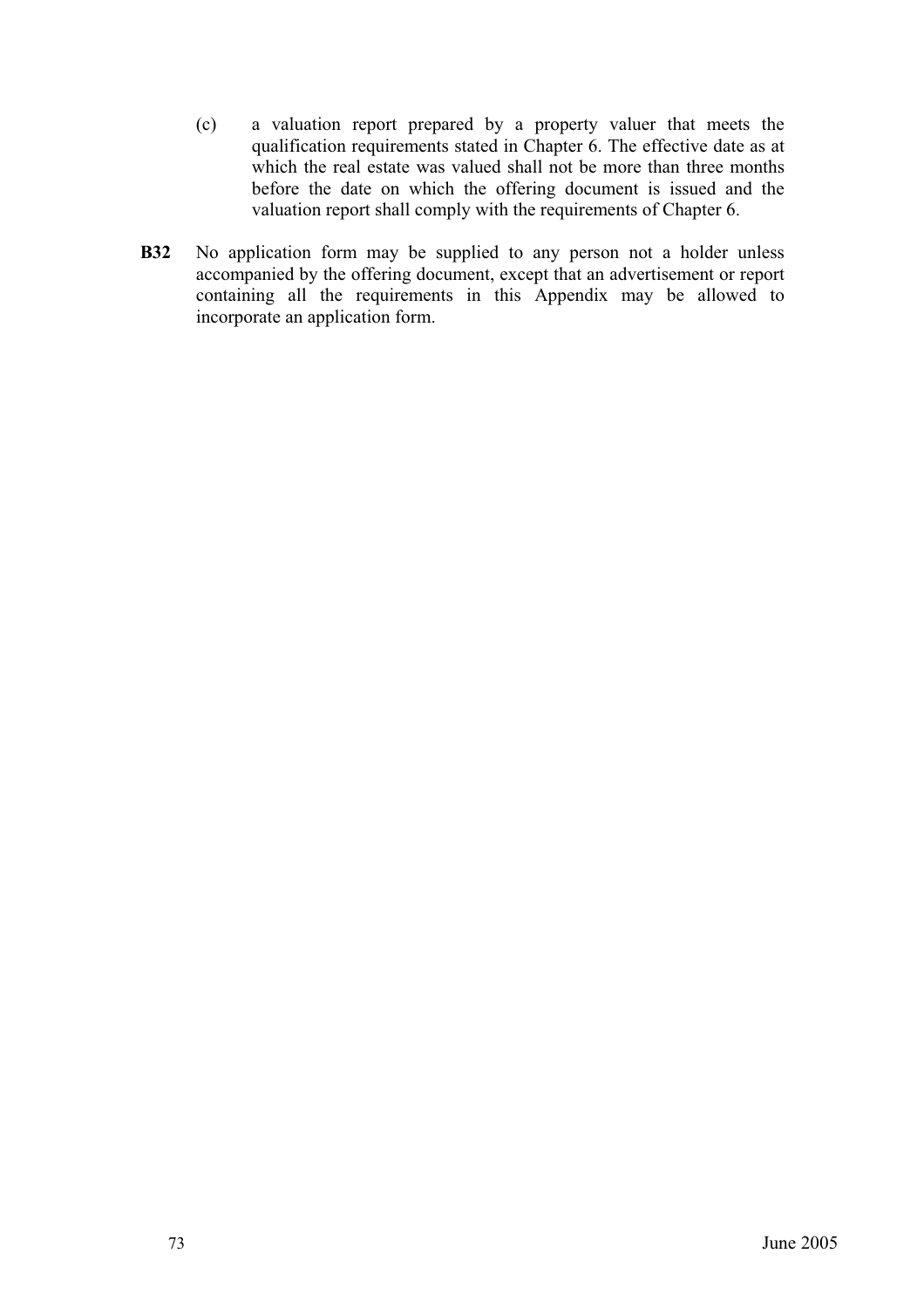#### **Contents of the Trust Deed**

The trust deed of a scheme shall be submitted to the Commission for prior approval. It shall, at a minimum, contain all the information listed in this Appendix. The items listed are not meant to be exhaustive, the Commission may require additional information to be disclosed in the trust deed.

- 1. Name of Scheme
- 2. Participating Parties

 A statement to specify the participating parties such as the management company and the trustee.

- 3. The scheme is subject to and governed under the laws of Hong Kong.
- 4. (a) A statement that the deed is binding on each holder as if he had been a party to it and so to be bound by its provisions and authorises and requires the trustee and the management company to do as required of them by the terms of the deed.
	- (b) A provision that a holder is not liable to make any further payment after he had paid the purchase price of his units and that no further liability can be imposed on him in respect of the units which he holds.
	- (c) A declaration that the assets of the scheme is held by the trustee on trust for the holders of the units pari passu according to the number of units held by each holder.
- 5. Trustee
	- (a) A statement to set out the obligations of the trustee as set out in Chapter 4.
	- (b) A statement that the trustee shall retire in the manner as stipulated in Chapter 4.
	- (c) A statement to empower the trustee to require holders to disclose to it upon its request, their beneficial interests in the scheme.
	- (d) A statement to requiring a holder to promptly disclose to the trustee when the holder becomes a significant holder.
- 6. Management Company
	- (a) A statement to list the obligations of the management company including (see Chapter 5):
		- (i) its general obligations with respect to the scheme;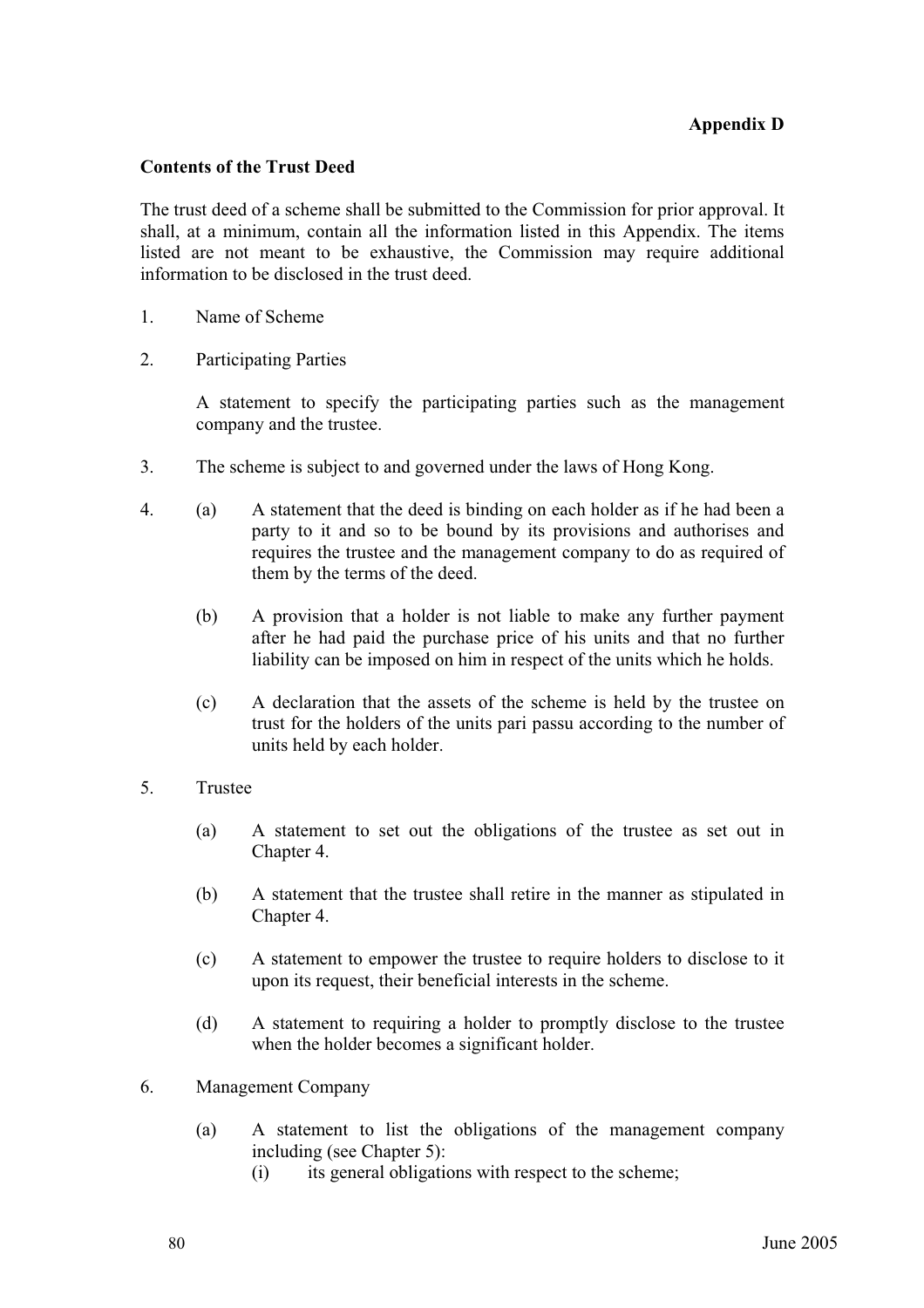- (ii) its obligations with respect to the delegation of functions;
- (iii) its obligations with respect to the scheme that is seeking a listing on an exchange; and
- (iv) appointment of auditor.
- (b) A statement that the management company shall retire as set out in Chapter 5.
- 7. Investment Limitations and Dividend Policy

The following shall be specified (see Chapter 7):

- (a) core investment requirements;
- (b) criteria for using special purpose vehicles;
- (c) minimum holding period for the scheme's real estate assets;
- (d) limitations on borrowing; and
- (e) the income distribution policy/mechanism of the scheme and approximate date when income will be distributed.
- 8. Valuation

The following rules on valuation shall be stated:

- (a) the method of determining the value of the assets and liabilities of the scheme and the net asset value accordingly; and
- (b) the frequency of valuing the assets and liabilities of the scheme (see Chapter 6).
- 9. Issuance of Announcement, Circular and Notice
	- (a) A statement that the management company shall keep holders informed of any material information pertaining to the scheme in a timely and transparent manner as set out in Chapter 10.
	- (b) A statement that the management company shall inform its holders by way of announcement as soon as reasonably practicable of any information concerning the scheme which:
		- (i) is necessary to enable holders to appraise the position of the scheme; or
		- (ii) is necessary to avoid a false market in the units of the scheme; or
		- (iii) might be reasonably expected materially to affect market activity in and the price of the units of the scheme (see 10.3 and 10.4); or
		- (iv) requires holders' approval.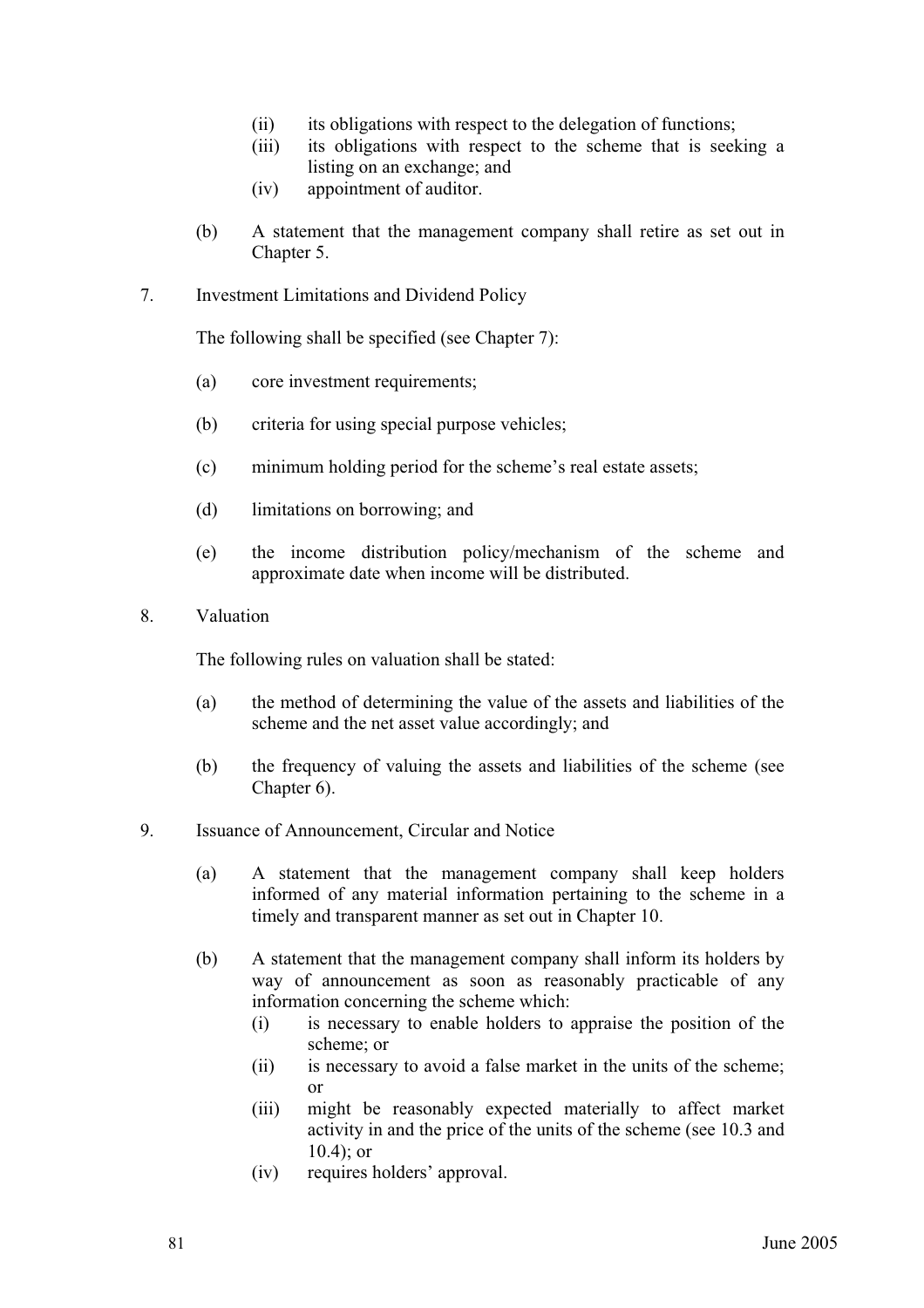- (c) A statement that sets out the situations under which the management company shall send circulars to holders (see Chapter 10).
- (d) A statement that sets out the situations under which the management company shall send notices to holders (see Chapter 10).
- (e) A statement that lists out the procedures that the management company shall follow in issuing announcements, circulars and notices to holders.
- 10. Issuance of Units

The following shall be stated:

- (a) The procedures that a scheme should follow when new units are issued (see Chapter 12).
- (b) The method of determining the issue price.
- 11. Fees & Charges

The following shall be stated:

- (a) the maximum percentage of the initial charge (if any) payable to the management company out of the issue price of an unit;
- (b) the maximum fee payable to the management company out of the assets of the scheme, expressed as an annual percentage;
- (c) fee payable to trustee;
- (d) fee payable to Principal Valuer;
- (e) preliminary expenses to be amortized against the assets of the scheme; and
- (f) all other material fees and charges payable out of the property of the scheme.
- 12. Meetings

 Provisions on the manner in which meetings are conducted in accordance with 9.9; and on the circumstances under which meetings are to be held.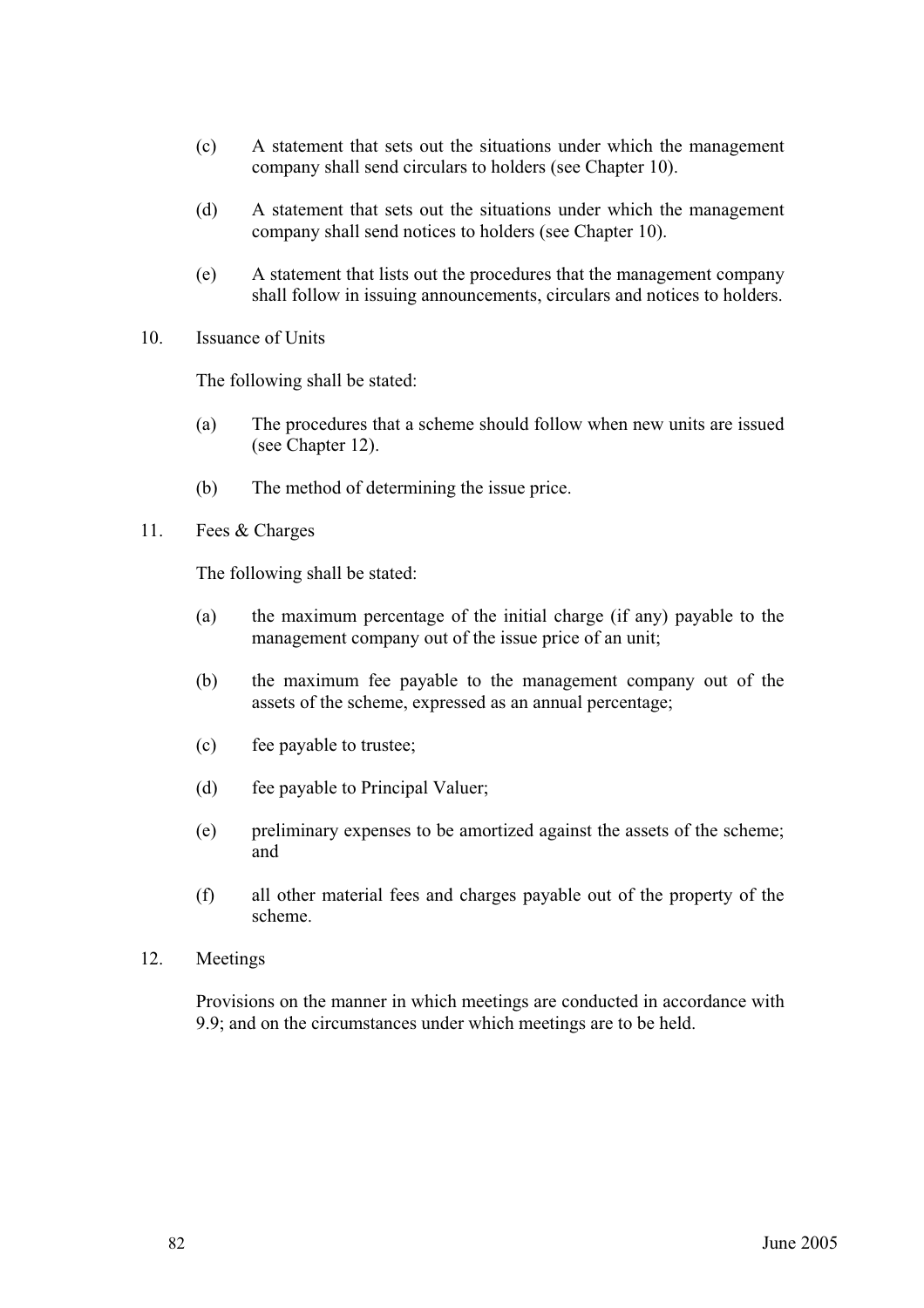#### 13. Transactions with Connected Persons

The following shall be stated:

- (a) Cash forming part of the scheme's assets may be deposited with the trustee, the management company, the Principal Valuer of the scheme or with any other connected persons (being an institution licensed to accept deposits) so long as that institution pays interest on the deposit at a rate not lower than the prevailing commercial rate for a deposit of that size and term.
- (b) Money can be borrowed from the trustee, the management company, the Principal Valuer of the scheme or any other connected persons (being an institution licensed to lend money) so long as that institution charges interest at no higher rate, and any fee for arranging or terminating the loan is of no greater amount than the prevailing commercial rate for a loan of the size and nature of the loan in question negotiated at arm's length.
- (c) All transactions carried out by or on behalf of the scheme shall be:
	- (i) carried out at arm's length;
		- *Note: The management company shall ensure that all transactions are carried out in an open and transparent manner. Where circumstances permit, transactions shall be carried out by way of open tender or competitive bidding by auction.*
	- (ii) valued, in relation to a property transaction, by an independent valuer that meets the requirements of Chapter 6;
	- (iii) consistent with the investment objectives and strategy of the scheme; and
	- (iv) in the best interests of holders.
- (d) Any transactions between the scheme and any of its connected persons shall be carried out in accordance with the requirements set out in Chapter 8.
- 14. Annual Accounting Period

Calendar year date on which the annual accounting period of the scheme ends.

15. Base Currency

A statement of the base currency of the scheme.